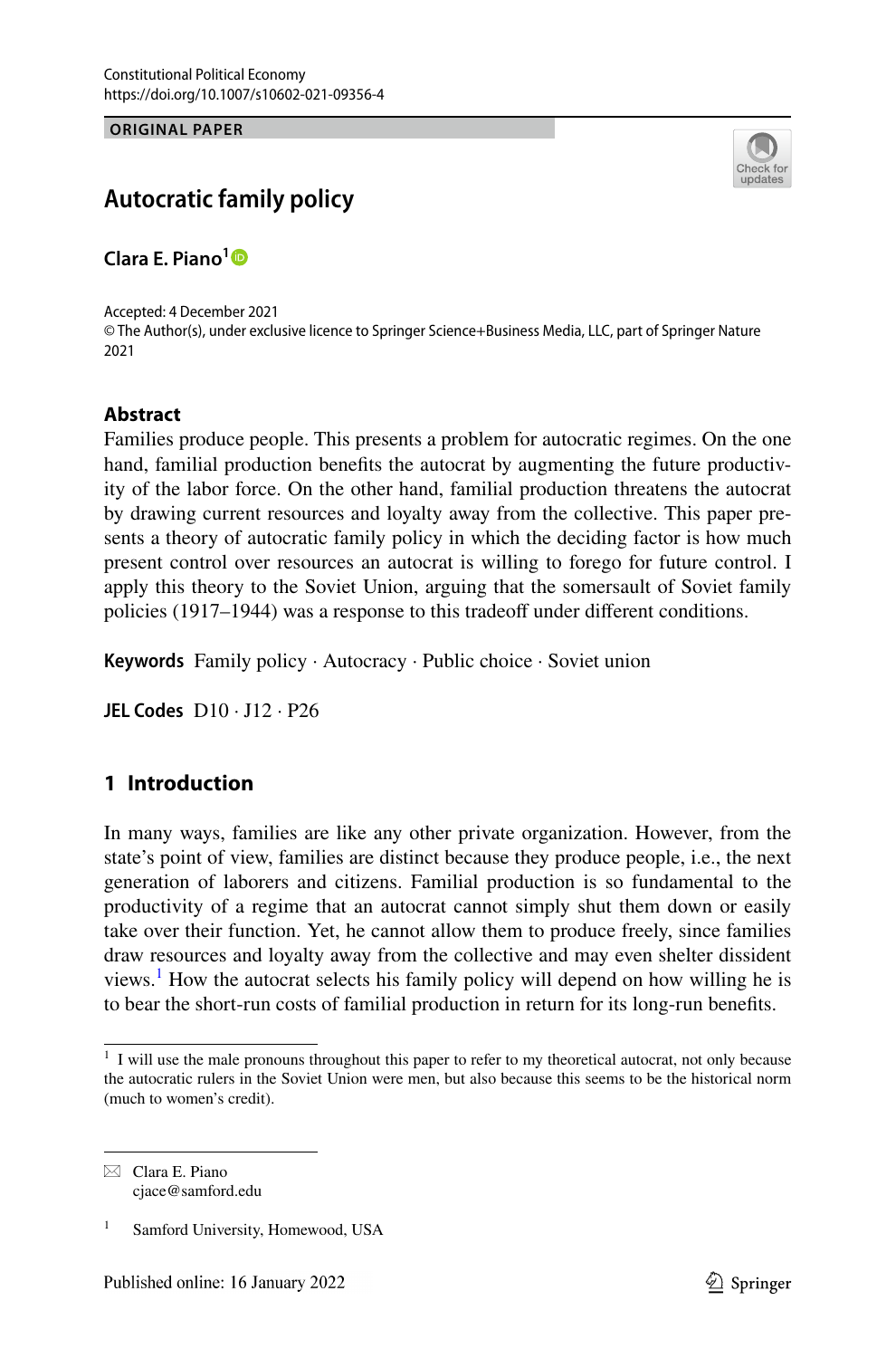The case of Soviet family policy (1917–1844) provides solid testing grounds for a theory of autocratic family policy. By 1918, the Party had legalized unilateral divorce, banned inheritance and adoption, and soon after, became one of the frst countries in the world to legalize abortion (1921). Yet, by 1944, all these of policies had been revoked and replaced. The work of a prominent Soviet feminist, Alexandra Kollontai, illustrates this shift. She had been greatly infuential in early Soviet family policy debates and held several positions within the Soviet apparatus—including the Commissar of Social Welfare and People's Commissar of Propaganda. Kollontai's early speeches contain arguments like the following:

[T]he family distracts the worker from more useful and productive labour. The members of the family do not need the family either, because the task of bringing up the children which was formerly theirs is passing more and more into the hands of the collective [\(1977](#page-19-0), p. 258).

But suddenly, in 1929, she fell silent. It wasn't until 1948 that Kollontai spoke out one last time to congratulate the Party on its new programs which enabled each woman to "fulfll her natural duty—to be a mother, educator of her children and the mistress of her home"  $(1977, p. 351)$  $(1977, p. 351)$ .<sup>2</sup> Such a "reversal of thought" was not unique amongst participants in Soviet family policy formation; indeed, it was the milder alternative.<sup>[3](#page-1-1)</sup>

This signifcant reversal has spurred a conversation in history, sociology, and law (Berman [1946;](#page-18-0) Wolf [1949;](#page-20-0) Coser [1951](#page-18-1); Sverdlov [1956](#page-19-1); Petersen [1956](#page-19-2); Quigley [1979;](#page-19-3) Nakachi [2006\)](#page-19-4). A leading explanation for the inconsistency between early and late Soviet family policy is the one promulgated by the Party itself: pragmatic allowances were made for the widespread destitution of women and children, which, in turn, was laid at the feet of the New Economic Policy (NEP) (Goldman [1993\)](#page-19-5). A second explanation focuses on parenting, positing a tradeoff between the costefectiveness of parents for raising children against the potential threat that children are influenced in ways that are undesirable from the perspective of the regime.<sup>[4](#page-1-2)</sup> My approach incorporates both of these perspectives, namely, that the serious social change from the early to late Soviet Union was consequential, and that parenting is both a threat and necessary to autocratic regimes. A more general theory of

<span id="page-1-0"></span> $2$  "The failure to write sufficient quantities of sufficiently effusive prose could be seen as political protest on Kollontai's part, and Stalin undoubtedly saw it as such as was suspicious" (Holt [1977,](#page-19-6) p. 298).

<span id="page-1-1"></span><sup>3</sup> Goldman ([1993\)](#page-19-5) lists some of the casualties: "Alexander Goikhbarg, the idealistic author of the 1918 Family Code, and Aron Sol'ts, an active participant in the VTsIK debates...were both committed to mental institutions. Many other participants in the debate over the Family Code, like Alexander Beloborodov, Aleksei Kiselev, and Pyotr Krasikov were murdered in prison between 1936 and 1939" (p. 340). Leading legal theorists of the 1920s, including Yevgeny Pashukanis and Nikolai Krylenko, were arrested and eventually shot.

<span id="page-1-2"></span><sup>4</sup> Geiger [\(1968](#page-19-7)) points out the shortcomings of the parenting theory in particular: "...it disregards the fact that the time of the inception of the new family policy corresponds quite closely with the point of maximum political disafection among the population. Forced collectivization had just been completed, the living standard in the cities had dropped to a point much below that of 1928, and the purges and terror were about to reach a high peak. At such a time Stalin could hardly expect that Soviet parents were making special efforts to rear loyal young communists" (p. 101).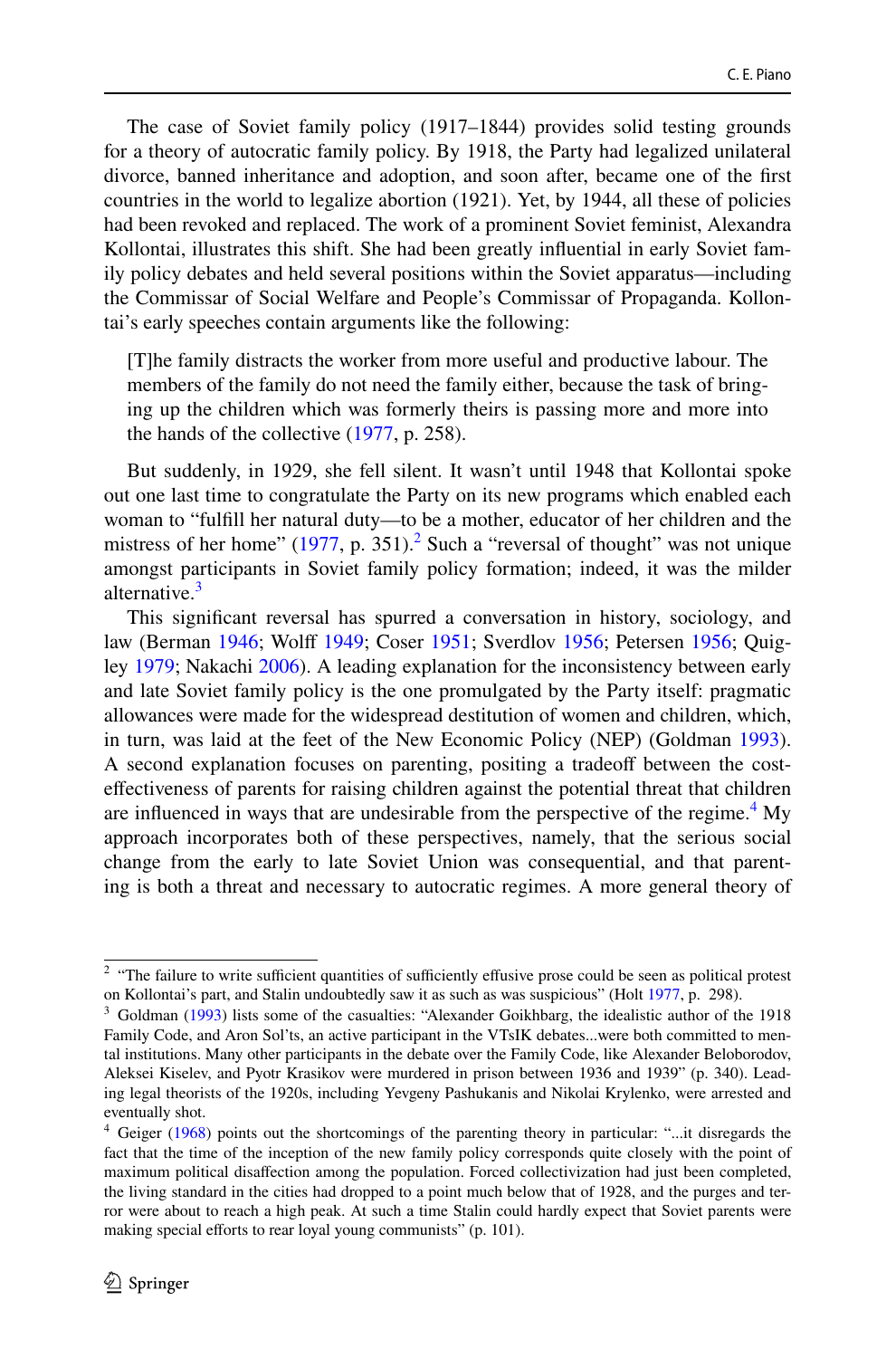autocratic family policy—which emphasizes the tradeoff between the autocrat's current and future control—better explains both the initial set of Soviet policies and the timing of reversals.

Similar patterns unfolding in other autocratic regimes today strengthen the validity of my theory of autocratic family policy. China is the obvious example, as the Chinese Communist Party (CCP) imposed the One Child Policy in 1979, enforced it to varying degrees, and then abolished it in 2015 (Zhang [2017](#page-20-1)). Singapore is yet another example, introducing a "Stop-at-Two" policy in 1966 but replacing it with "Have-Three-or-More (if you can afford it)" in 1987. As many developed countries increasingly lift the "marital veil" (Brinig [2000](#page-18-2)), and as fertility rates decline, a coherent theory of family policy will only become more important in the future.<sup>[5](#page-2-0)</sup>

## **2 A theory of autocratic family policy**

Since at least Tullock [\(1987](#page-19-8)), economists have tried to understand the behavior of autocrats. I follow Boettke [\(1990](#page-18-3), [1993](#page-18-4)), Wintrobe [\(1990](#page-20-2)), Anderson and Boettke  $(1997)$  $(1997)$ , Gregory et al.  $(2011)$  $(2011)$ , Gehlbach and Keefer  $(2011)$ , and others in applying the autocratic framework to the Soviet Union. In particular, Boettke [\(1993](#page-18-4)) emphasizes a central fact about autocratic regimes: "*The sole point of the system was to concentrate benefts on those in power and disperse the costs on the citi-*zens" (emphasis in original, p. 8).<sup>[6](#page-2-1)</sup> My theory begins from the assumption that family policy is an intelligible part of autocratic behavior, and just like other political decisions, it can be understood with reference to the autocrat's goals. Gregory et al. [\(2011](#page-19-9)) provides further reasoning for the economic approach to autocratic regimes:

If holocausts, ethnic cleansing, cultural revolutions, or Great Terrors did not repeat themselves, attempts to model them (such as in this paper) would be hollow. However, the fact that such tragedies do repeat themselves and appear to be specifc to certain types of economic and political systems gives economists license to delve into these matters (p. 41).

If the Soviet Union was alone in experimenting with sweeping family policy shifts, then there would be little reason to spend time on a more general theory. But the patterns of autocratic family policy repeat themselves, even today.

Economists are also increasingly interested in trying to understand the family and family policy using the core economic assumptions of maximizing behavior, stable preferences, and market equilibrium (Becker and Murphy [1988;](#page-18-6) Doepke and Tertilt [2016](#page-19-11); Lafortune and Low [2017](#page-19-12)). Families produce many things—children, companionship, insurance, meals, care—which perhaps explains why they have often been

<span id="page-2-0"></span><sup>5</sup> On this point, Juviler ([1985\)](#page-19-13) makes the case that "the underlying causes of such [familial] breakdown found in the modern urban life and economy of the USSR are similar to those causes apparently contributing to divorce and declining birthrates in the West" (p. 385).

<span id="page-2-1"></span><sup>6</sup> Similarly, Stephan ([1996\)](#page-19-14) argues that it was not primarily farsightedness but rent-seeking that contributed to the eventual dismantling of the Soviet apparatus.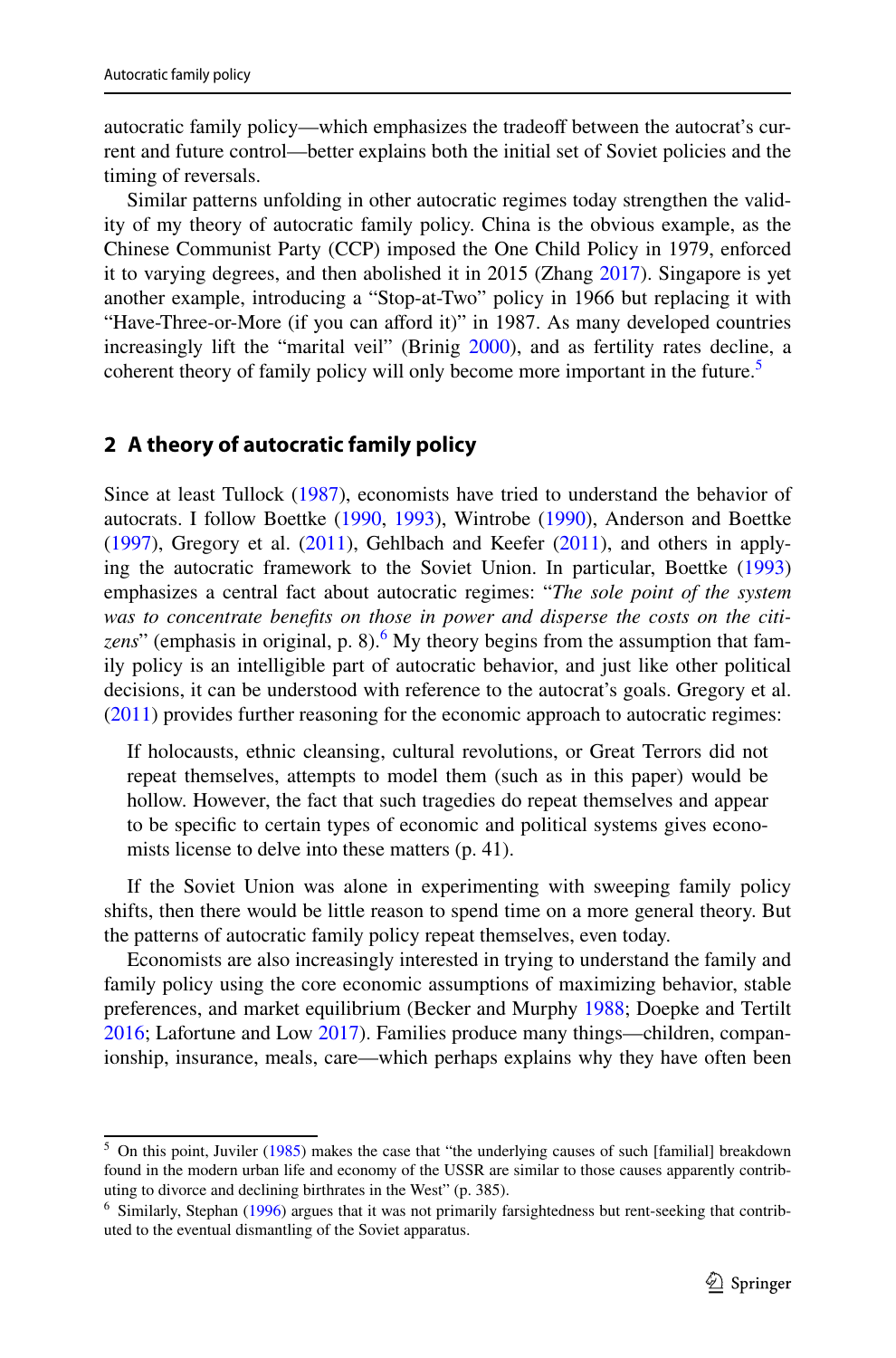modeled like frms (Becker [1981](#page-18-7); Allen [1990](#page-18-8)). This paper ties these two literatures in economics—the study of autocrats and the study of families—together.<sup>[7](#page-3-0)</sup> It is notable that the autocrat often positions himself in place of the father, taking upon himself the role of redistributing income amongst members of the family (as the head of the household does in the Beckarian framework).<sup>[8](#page-3-1)</sup>

What qualifes as "family policy"? Since economists (and autocrats) are interested in de facto changes, many kinds of policies come into play. I narrow this set by emphasizing those which deal explicitly with familial production. Joint production between family members can be further categorized: (1) horizontal cooperation (between spouses or siblings), and (2) vertical cooperation (between parents and children). For example, an autocrat may regulate marriage (spousal cooperation), or prohibit inheritance (intergenerational cooperation). The autocrat selects family policy that will maximize his control over resources.

#### **2.1 Familial production**

Families produce people. The production of an additional person is a process that requires family members to sacrifce resources over a substantial time horizon. Eventually, this new person will grow up to contribute time and talent to society, but for at least a few years, they are economically unproductive. Families organize themselves to bear the short-run costs of new people and to enjoy their long-run benefits. $10$ 

People are produced *privately*. Family members decide when to produce an additional person (Doepke and Kindermann [2019\)](#page-19-15), and therefore, how much labor and capital will be available for non-familial production in any given period. Family members also exchange extensively on other margins. Parents provide emotional support to one another, grandparents pass on religion and traditions to their grandchildren, and siblings share food and chore responsibilities. The everyday, private activity of the family further draws resources and loyalty away from the collective. Thus, the decisions of political actors are impacted by the decisions of families, and vice versa. State revenues depend on the productivity of families, as well as frms. The production plans of families are shaped by the budget constraints that they face, which in part, is determined by public policy.

<span id="page-3-0"></span> $<sup>7</sup>$  I will be using "the family" and "families" interchangeably in this paper, cognizant of the fact that the</sup> family (similar to "the firm" and "firms") can take a variety of forms in society.

<span id="page-3-1"></span><sup>8</sup> I thank an anonymous reviewer for this point.

<span id="page-3-2"></span><sup>9</sup> Contrast this with what various economists, e.g., Becker and Murphy ([1988\)](#page-18-6); Allen [\(1990](#page-18-8)), have argued about the role family policy plays in democratic systems by lowering the transaction costs of contracting across generations and between spouses.

<span id="page-3-3"></span> $10$  For example, E.O. Kabo argued that the working-class family is "the most profitable and most efficient organization of workers' consumption and the upbringing of a new generation" (Goldman [1993\)](#page-19-5). She pointed out that the direction of exploitation is not as clear as Marxist thought made it out to be—it was just as likely for the wife to be exploiting her wage-earning husband, since she redistributed the fruits of his labor for familial consumption.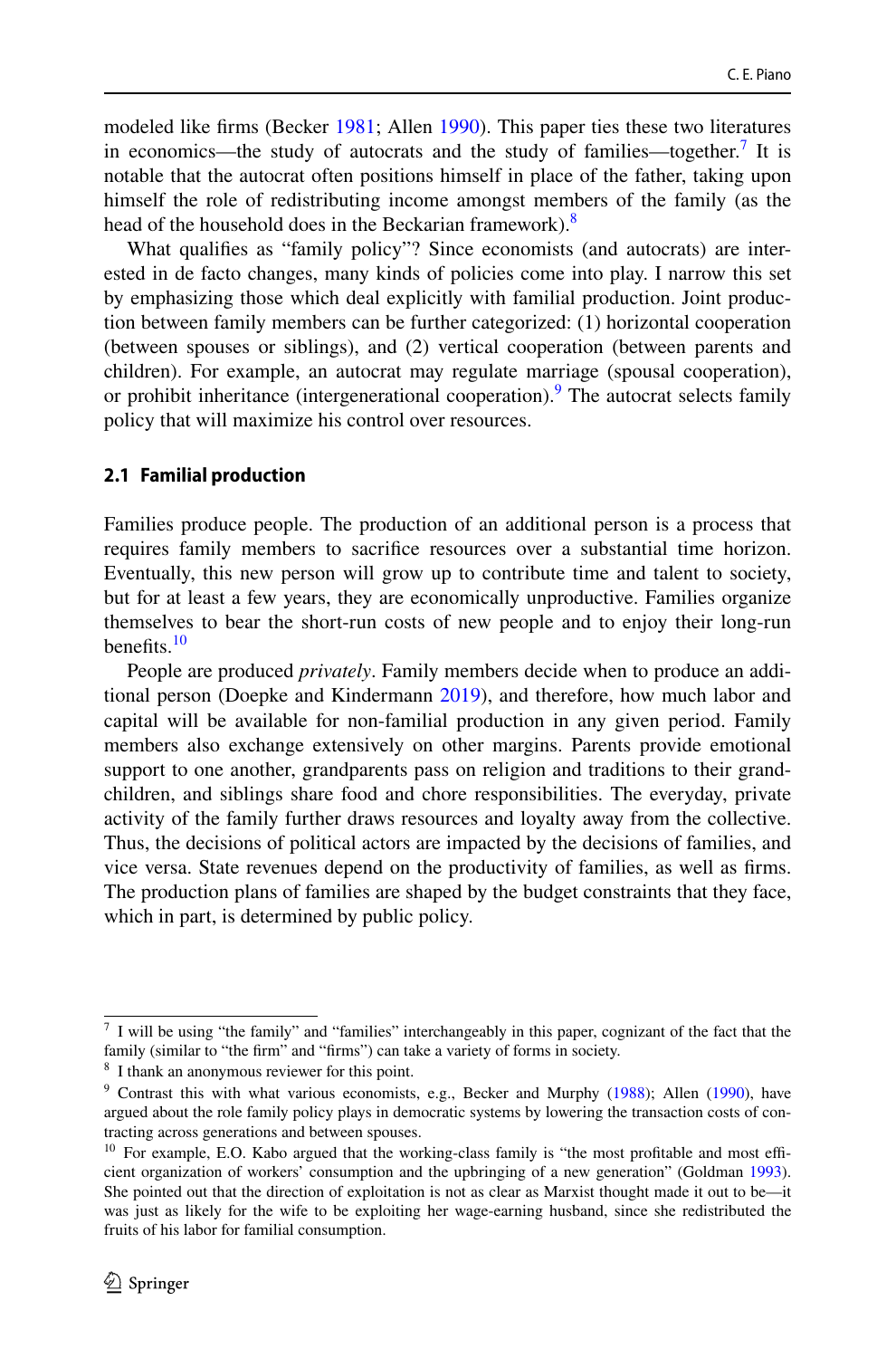#### **2.2 Autocratic family policy**

There are a few ways that familial production, left to families, conficts with an autocrat's maximization of his lifetime control over resources. First, families are inherently dangerous because they compete with the autocrat for loyalty and can easily foster dissent. Second, insofar as autocratic control is derived from the productivity of the regime, the short-run reallocation of resources toward raising a child will reduce the resources available to the autocrat in the short run. Third, familial production will, however, increase the scope of future autocratic control as it expands the labor force. The deciding factor in autocratic family policy is how much present control an autocrat is willing to forego for future control.

First, familial production increases the risk that an autocrat will lose his power. While many private organizations are eliminated or monopolized by autocrats for this reason, families are even more dangerous but necessary. While many organizations claim resources for private ends, families naturally lay claim to the deep loyalty of their members.<sup>11</sup> The everyday functioning of family life is an inherent threat to an autocrat because it absorbs some supply of loyalty from his citizens that he wants to enjoy (Wintrobe [1990\)](#page-20-2). If the autocrat perceives his risk of losing power to be relatively high, the family policy he selects will be less favorable to familial production.

Next, familial production draws labor and capital away from market work, reducing the productivity of an economy in the short run. The family is structured to weather this temporary reduction in income (e.g., when a parent temporarily leaves formal employment to raise the child) with support from the other members (e.g., when a grandparent looks after the child when the parent goes back to work). However, an autocrat enjoys no such support—for the time being, his tax revenues are reduced relative to a no-child situation. Eventually the child will grow up and contribute to the productivity of the regime, but the autocrat will discount that expected beneft according to his time preference and perceived risk. This point is also central to Olson ([1993\)](#page-19-16), where he shows that an insecure autocrat will confscate assets whose tax yield over his time horizon is less than their value. One of those assets is the labor of adults who might be tempted to work and spend time in the home. If the autocrat perceives his time horizon as relatively short, the family policy that maximizes his lifetime control is one that can shift resources to the present. This is accomplished by discouraging familial production.

Importantly, some adult labor is more costly to sacrifce in the short run than others. If an adult is more productive—because of greater human capital, for instance he or she will be more costly in terms of foregone revenues for the autocrat. These variations in the labor force can be expected to shape an autocrat's decision to encourage/reduce familial production. On the margin, we would expect autocrats to be more willing to sacrifce low-skilled labor in the short run (e.g., uneducated

<span id="page-4-0"></span><sup>&</sup>lt;sup>11</sup> Evidence of this can be seen in the records of KGB interrogations. The Wilson Center has a Digital Archive of some primary source documents: [https://digitalarchive.wilsoncenter.org/collection/45/intel](https://digitalarchive.wilsoncenter.org/collection/45/intelligence-operations-in-the-cold-war.) [ligence-operations-in-the-cold-war.](https://digitalarchive.wilsoncenter.org/collection/45/intelligence-operations-in-the-cold-war.)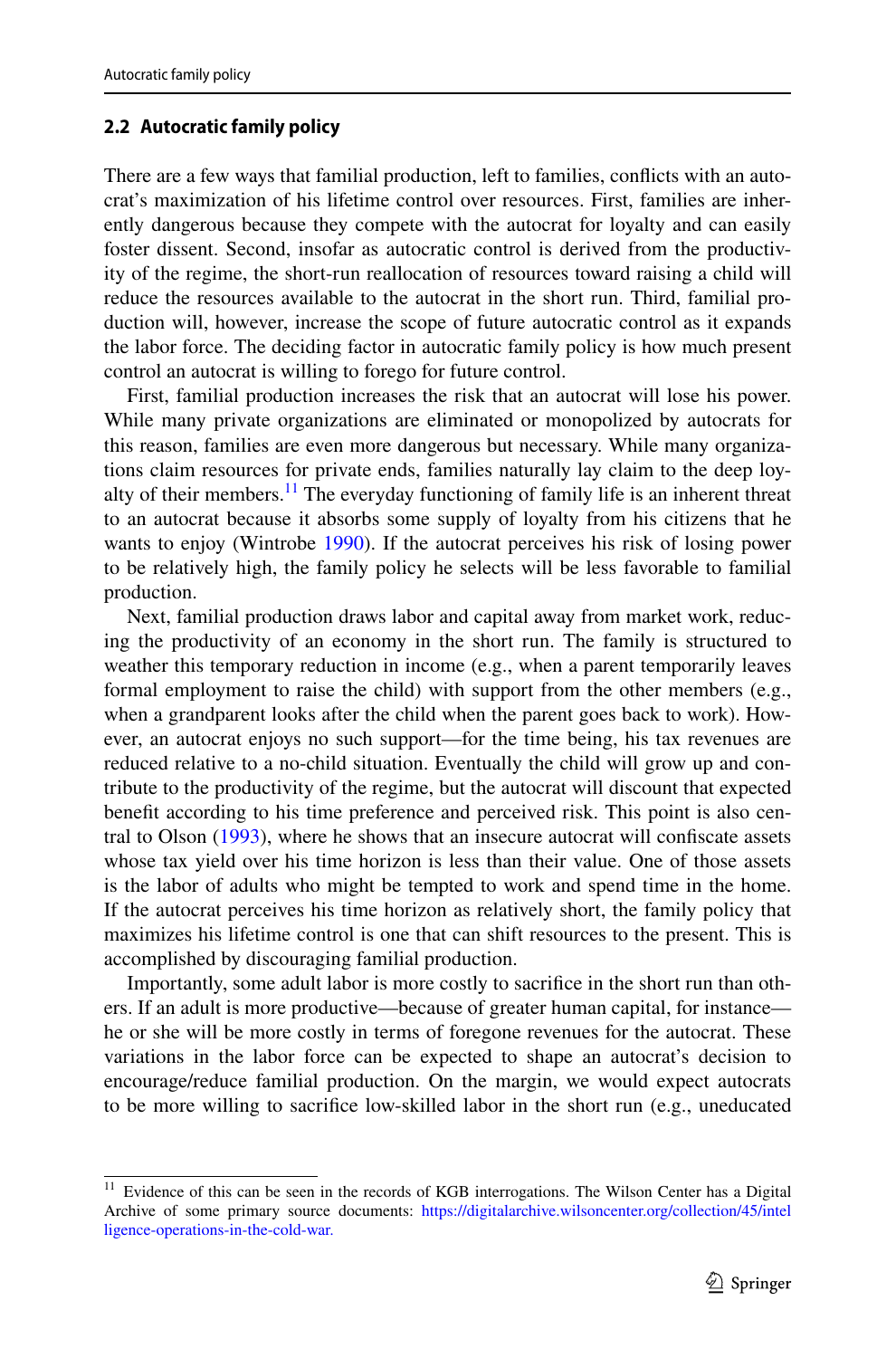women) toward the production of children than high-skilled labor (e.g., highly educated women). For this reason also, autocratic family policy will be especially biased toward a reduction in certain types of familial production.

Finally, familial production results in additional people who will increase the long-run productivity of the regime. This is signifcant since population growth occurs not only as a replication process (i.e., more hands and more sets of 24-hours), but a diversifcation process as well (i.e., diferent ideas and diferent talents).<sup>12</sup>Simon [\(1996](#page-19-17)) points out that the extent to which the benefits of additional people are realized depends on the economic and political institutions in place. If the autocrat expects to be in power for long enough to reap the benefts of familial production, selecting family policy that encourages familial production maximizes his control over resources.

### **2.3 Predictions for autocratic family policy**

In sum, this theory of autocratic family policy leads to some predictions:

- 1. Because of the threats inherent in familial production, an autocrat will seek control over it through family policy.
- 2. The more value an autocrat places on short-run control, the less familial production will be tolerated in his family policy.
- 3. The more value an autocrat places on long-run control, the more familial production will be tolerated in his family policy.

As has been shown, the time horizon of an autocrat is the key to his choice of family policy.

## **3 Soviet family policy**

On the heels of the 1917 Russian Revolution, the Bolsheviks (under the guidance of Alexander Goikhbarg) issued a series of decrees that immediately banned religious marriages and permitted "no-grounds" divorce. This was soon followed by the abolition of the legal concept of legitimacy, bans on inheritance and adoption, and a statement instituting the full legal equality of men and women. In 1921, the Soviet Union would become the frst country in the world to legalize abortion. However, less than a generation later, these policies were reversed and "pro-family" propaganda began to engulf the Russian people. Goikhbarg himself was shut in a mental institution, and mothers with many children were proclaimed to be national heroines.

How was this rapid shift in family policy justifed by the Soviet regime? The frst codes (1917–1930s) were defended by their coherence with Marxist conceptions of

<span id="page-5-0"></span><sup>&</sup>lt;sup>12</sup> For example, research has shown that a younger labor force yields greater entrepreneurship and dynamism in the market overall Karahan et al. ([2019\)](#page-19-18).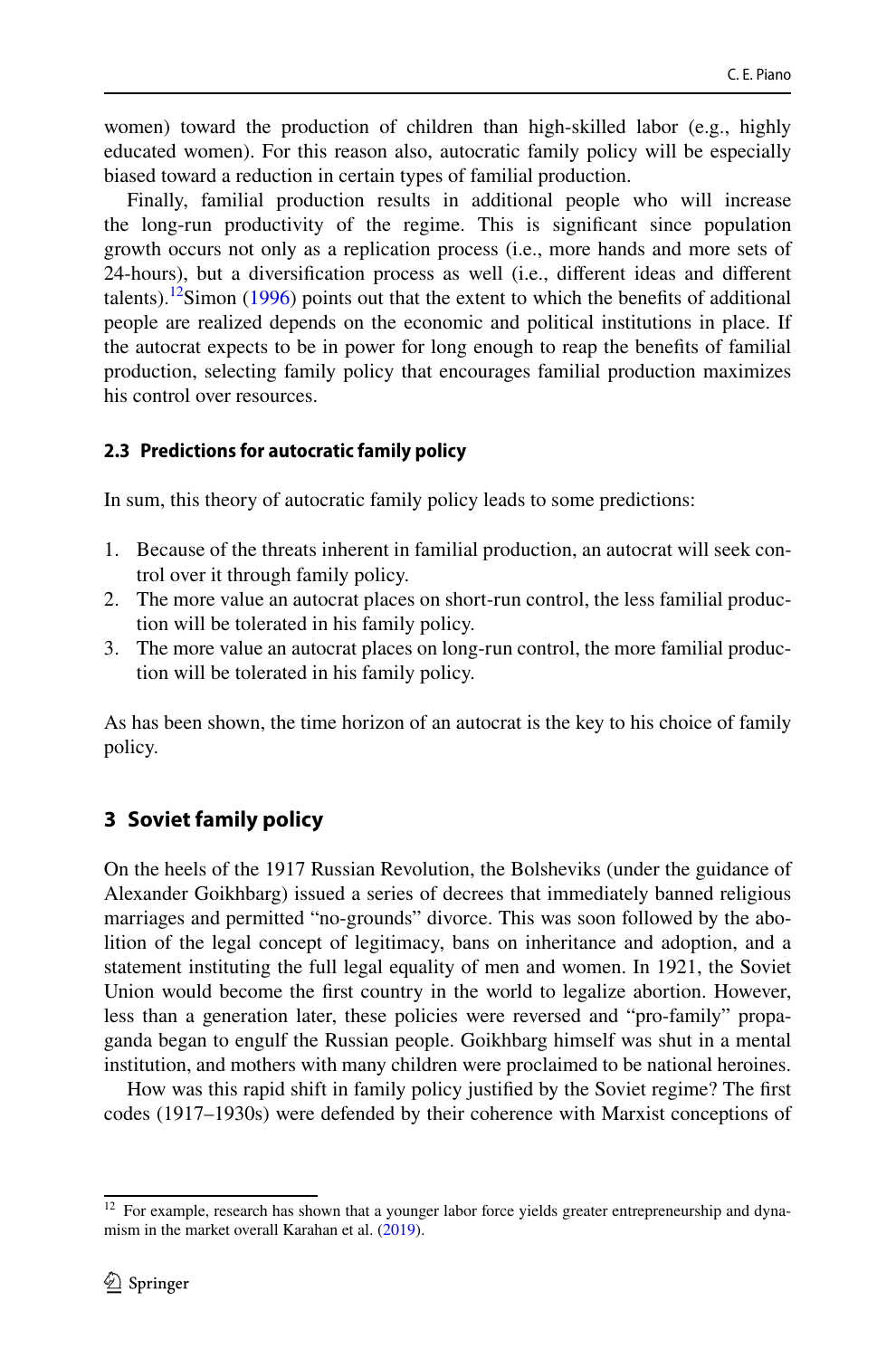the family. The second set of policies (1930s–1944) were introduced with reference to the new social conditions the regime had to grapple with: the plight of women and children, placed at the feet of the New Economic Policy (NEP), and the cultural "backwardness" of rural villages. Put simply, the changes happened because the Party wanted them to happen. A timeline summarizing the specifc family policies of the Soviet Union can be found in Table [1.](#page-7-0)

To understand the overarching ideological constraints of the Party, it is necessary to visit its roots in communist thought. For Marx and Engels, the family was an economic unit masquerading as a bastion of bourgeois virtue. They likened the relationship between husband and wife to that of the bourgeois and proletariat, or an unpaid prostitute and her exploiter, and despised its connections to religion and tradition. The key to liberating family members would be to remove "the dependence, rooted in private property, of woman on the man and of the children on the parents" (Engels [1847\)](#page-19-19). Once private property was abolished, other aspects of bourgeois family life—specialized work, shared living spaces, inequality from inheritance, and the rearing of children—could be taken over by the community. Marxist thought served as an important focal point for the Party's debates (Geiger [1968;](#page-19-7) Boettke [1990\)](#page-18-3). While early Soviet family policy was undeniably an experimentation with Marxist ideas, this fact does not explain the particular policies in which these ideas were embraced and then suddenly pushed aside.

#### **3.1 Early Soviet family policy (1917–1926)**

Before the Russian Revolution, the representative Russian family was the *dvor*, a multigenerational household with an average of 6.3 members (Frierson [1987](#page-19-20), p. 44). The frst wave of Soviet policy targeted two distinctive features of the *dvor*: its multigenerational structure and its support—the Russian Orthodox Church—which had governed marriage and family disputes for hundreds of years. In particular, the ban on inheritance and communal property destabilized the *dvor*, and the early Soviet decree allowing unilateral divorce was a complete shift from the Russian Orthodox rules on divorce (that had been even stricter than the Catholic Church of the West). The architects of the new Soviet family policy saw this as a crucial step: "The complete break of the state power with canonical, religious, ecclesiastical views on marriage makes it possible to free the masses in this respect from the oppression of the priesthood" ("Marital, Family & Guardianship Law," 1920).

The Family Code of 1918 instituted legal equality between men and women, and women's participation in the formal workforce began to increase substantially. Beyond the legalization of abortion in 1921 (which remains Russia's primary form of birth control today), the category of "illegitimate children" was eliminated, and child support was redefned such that a woman unsure about the paternity of her child could insist that all possible partners make her payments as a "commune of fathers."<sup>13</sup> Expansions in childcare and communal kitchens also marked Party efforts

<span id="page-6-0"></span><sup>&</sup>lt;sup>13</sup> See Allen and Brinig ([2012\)](#page-18-9) on how different child support rules can encourage or discourage familial stability.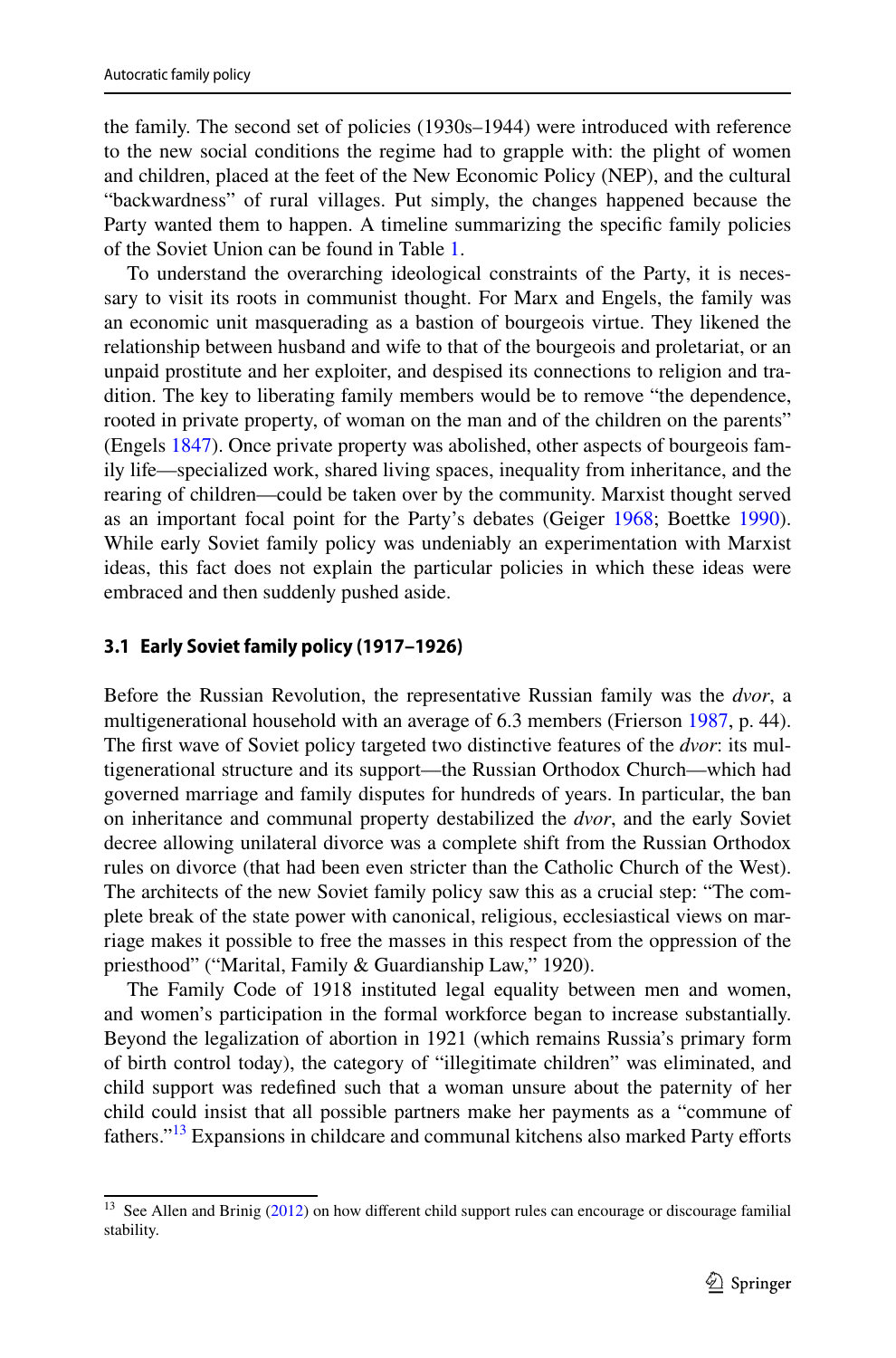<span id="page-7-0"></span>

| Policy              | Discouraging family production                                               | Encouraging family production                                                          |
|---------------------|------------------------------------------------------------------------------|----------------------------------------------------------------------------------------|
| Family Code of 1918 | No-fault divorce                                                             |                                                                                        |
|                     | Only civil marriages are recognized                                          |                                                                                        |
|                     | Legalized abortion (1920)                                                    |                                                                                        |
|                     | Abolished adoption                                                           |                                                                                        |
|                     | Full legal equality for women                                                |                                                                                        |
|                     | Eliminated inheritance                                                       |                                                                                        |
|                     | Abolished distinctions between legitimate/illegitimate children              |                                                                                        |
|                     | All alleged fathers responsible for splitting alimony ("commune of fathers") |                                                                                        |
| Family Code of 1926 | Registration of marriage and divorce made optional                           | Reinstated adoption                                                                    |
|                     | Increased the number of communal kitchens                                    | Single father assigned alimony payments by courts                                      |
| Family Code of 1936 |                                                                              | Parents responsible for criminal behavior of children                                  |
|                     |                                                                              | Largely restricted abortion                                                            |
|                     |                                                                              | Increased insurance, pregnancy leave, childcare, pay-<br>ments for large families      |
|                     |                                                                              | Fines for divorce                                                                      |
| Family Code of 1944 |                                                                              | Extended maternity leave                                                               |
|                     |                                                                              | Increased allowances to unmarried mothers                                              |
|                     |                                                                              | Restricted alimony rights                                                              |
|                     |                                                                              | Increased divorce fines, divorcees required to appear<br>in court and publish in paper |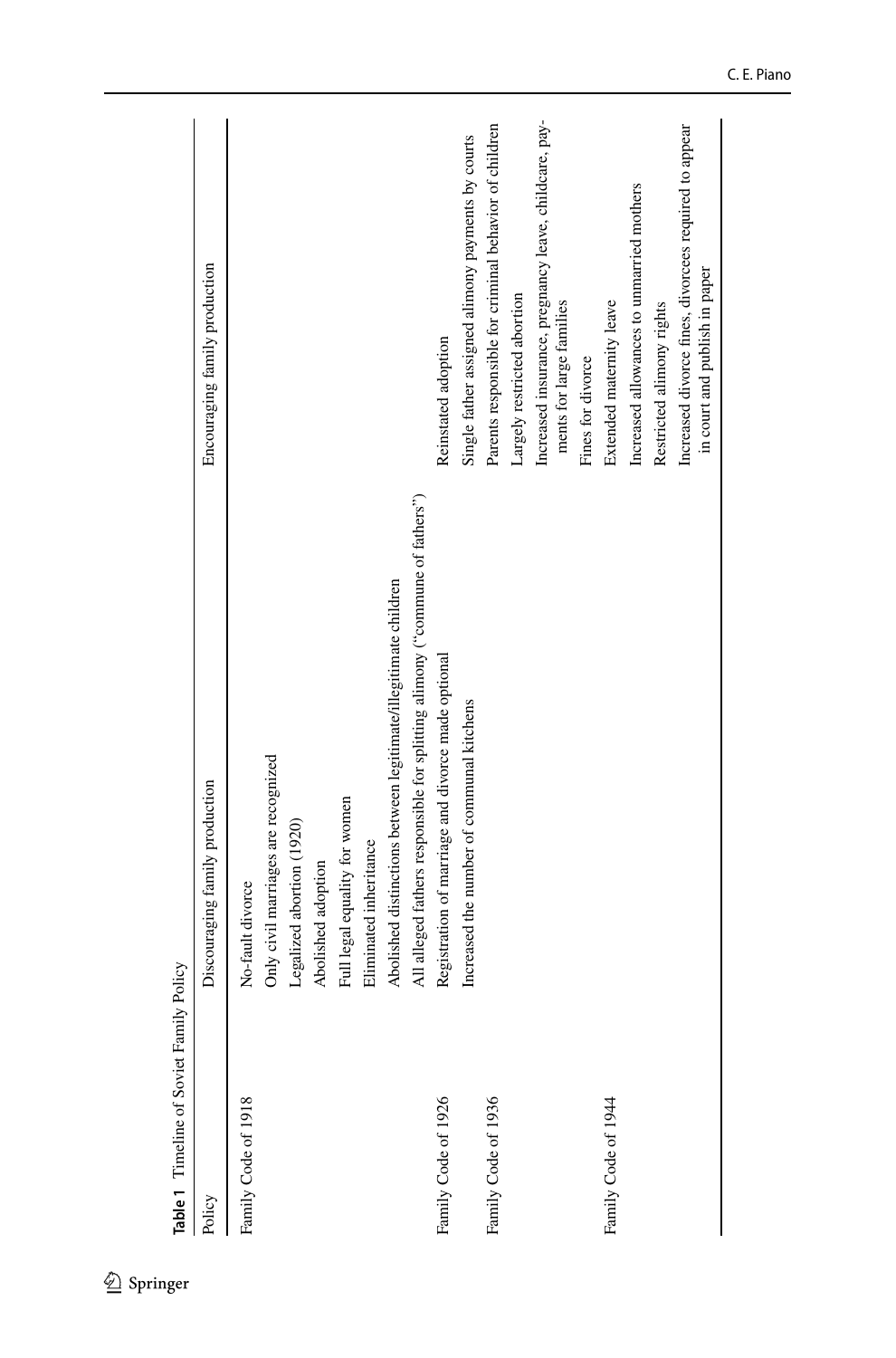to provide public substitutes for household production. As the Commissar of Education, Anatoly Lunacharsky, wrote in the late 1920s:

Our problem now is to do away with the household and to free women from the care of children. It would be idiotic to separate children from their parents by force. But when, in our communal houses, we have well-organized quarters for children...there is no doubt the parents will, of their own free will, send their children to those quarters, where they will be supervised by trained peda-gogical and medical personnel (Shipler [1983,](#page-19-21) p. 89).<sup>14</sup>

It would not be long until the Party devoted many resources toward building and promoting such quarters. However, the Soviet communal kitchens would become infamous for forcing unwilling strangers to cook, eat, and share pots and pans in claustrophobic quarters.<sup>15</sup> Early Soviet family policy was explicitly anti-capitalist and aimed at inserting the state where the market, church, and extended family had traditionally exercised authority.

### **3.2 Demographic and social trends (1920s–1930s)**

By 1922, there was a new social group on the scene: the *besprizorniki*, or homeless orphans. This group of some 7.5 million starving children roamed the countryside in search of food and a family (Goldman [1993](#page-19-5), p. 59). Women also increasingly found themselves in disastrous fnancial condition, bearing the burden of providing for children alone since their "commune of fathers" had disappeared or could not themselves provide support. The rapidly growing industry of prostitution "made a mockery of the idea that women were free, independent individuals who could enter a union on the basis of personal choice" (Goldman [1993](#page-19-5), p. 122). The Party responded by introducing legislation in 1926 that held only one man responsible for alimony payments and increased the number of communal kitchens.

As the years of civil war, famines, purges, and rapid industrialization progressed, the Soviet Union underwent two demographic shocks: declining birthrates and an unbalanced sex ratio. These trends, in addition to Stalin's mass terror and foreign conquest, brought into focus the benefts that families could provide to the Soviet regime. The conditions also were such that households were increasingly smaller and headed by a single woman, instead of generations of cooperating couples as the *dvor* had been.

Since official Soviet censuses (1920, 1926, 1937) are untrustworthy, demographers have only recently reconstructed the population trends from this period. From 1895 to the 21st century, 58% of Russia's potential population growth was lost due

<span id="page-8-0"></span><sup>&</sup>lt;sup>14</sup> It is notable that the removal of children from their parents is a theme present in other social experiments, such as the Israeli kibbutzim. Hall ([2014\)](#page-19-22) describes how and why this policy naturally unraveled in that setting as well.

<span id="page-8-1"></span><sup>&</sup>lt;sup>15</sup> See, for example, "How Soviet Kitchens Became Hotbeds of Dissent and Culture" [\(https://www.npr.](https://www.npr.org/sections/thesalt/2014/05/27/314961287/how-soviet-kitchens-became-hotbeds-of-dissent-and-culture) [org/sections/thesalt/2014/05/27/314961287/how-soviet-kitchens-became-hotbeds-of-dissent-and-culture\)](https://www.npr.org/sections/thesalt/2014/05/27/314961287/how-soviet-kitchens-became-hotbeds-of-dissent-and-culture).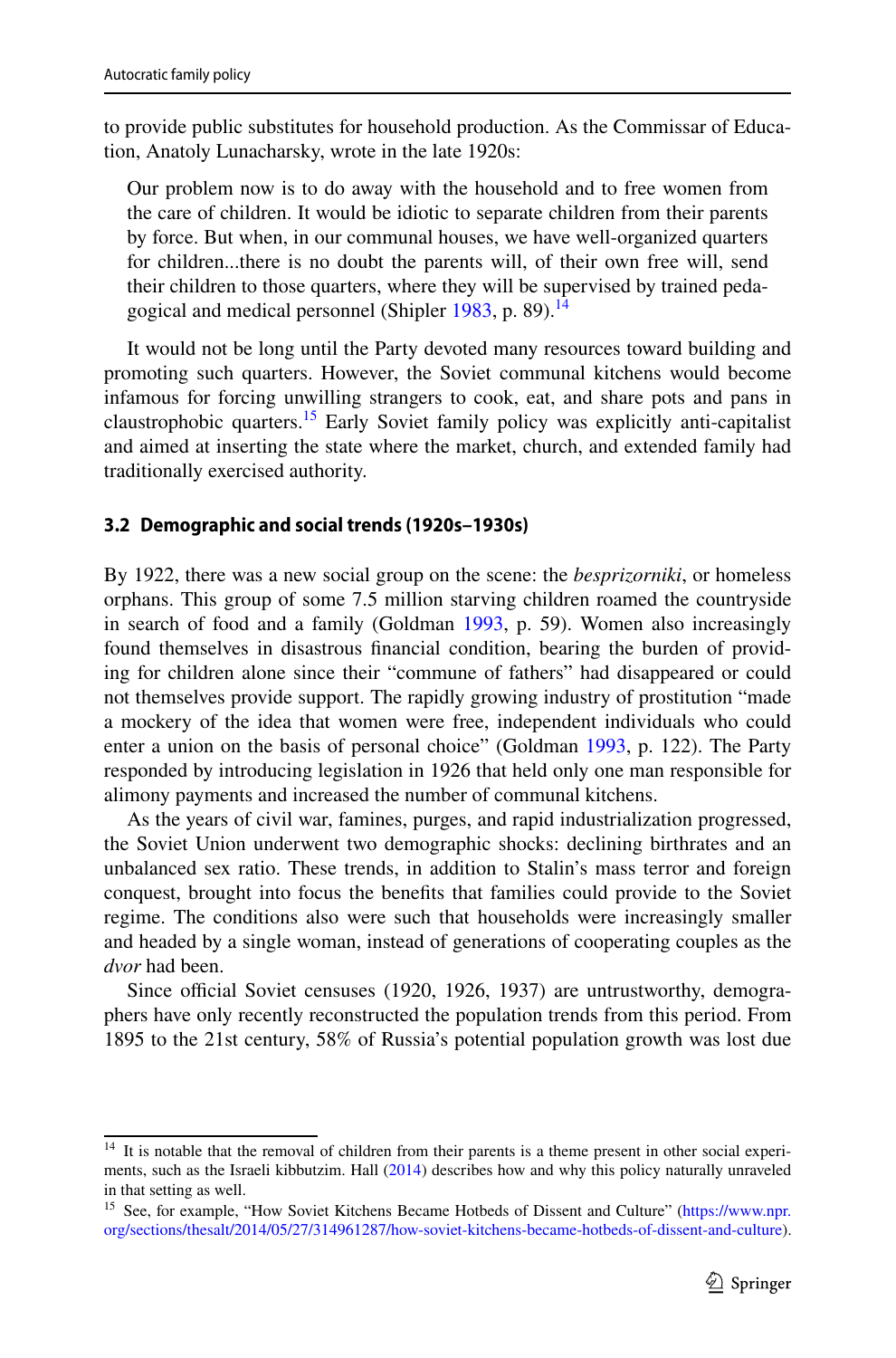to socio-political disturbances, constituting 113 million "lost" people, or over 75% of the present-day Russian population Ediev ([2001\)](#page-19-23). Results are displayed in Fig. [1.](#page-10-0)

The male-female ratio was also drastically skewed from decades of purges, wars, famines, and other catastrophes. Sparse demographic data confrms that the ratio of all males to all females declined from parity at the turn of the century to a "low point of 74.3 in 1946" (Geiger [1968](#page-19-7), p. 175). The male-female ratio of those at reproductive age was reduced to 19:100 in some rural areas (Nakachi [2006,](#page-19-4) p. 40). These demographic shifts were so signifcant that:

The 1959 census shows twenty million more women than men in the Soviet Union and in the age group thirty-two and older almost twice as many women as men...[a stereotype] sees the Soviet Union as a land of free love, though in reality it is much more a land of broken families. These two realities indicate the signifcant fact that a very great proportion of Soviet families are headed by women (Geiger [1968](#page-19-7), p. 120).

The tenures of Lenin and Stalin had brought an unprecedented degree of social dysfunction to the Russian people.

#### **3.3 Late Soviet family policy (1936–1944)**

The frst abrupt change to the Party's position on family policy came with the Code of 1936. Though not admitted in external communication, perceived demographic challenges were scrupulously discussed in the Party's secret communications (Nakachi [2006](#page-19-4)). The main concern was that slowing population growth would cause the labor force to dwindle and productivity to sufer even more. Divorce was restricted by fnes, abortion was curtailed, and state funds were increasingly allocated toward childbearing women. The "pro-family" posture of the regime was solidified with the 1944 Code, which extended all of these benefits.<sup>16</sup> The Soviet Union began to publicly recognize and send monthly sums to its "Heroine Mothers," women who had given birth to many children. Additionally, increased investments were made toward facilities for single mothers. Until the fall of the Soviet Union itself, family policy from this point remained relatively stable.

Policy changes are not costless for an autocrat. Regulating the Russian family required whole new departments, training, enforcement, and the silencing of dissenters. As one peasant put it: "The village demands standard laws that are stable. The village demands that wives and brides register. We do not want a situation where today they are tied to one and tomorrow to another, and the court recognizes all this as marriage" (Goldman [1993,](#page-19-5) p. 224-5). For all its costs, the tumultuous changes to Soviet family policy must have been perceived as valuable to the Party.

<span id="page-9-0"></span><sup>&</sup>lt;sup>16</sup> This pattern occurred in other autocratic regimes during the same period, such as with the fascist pronatalist campaign in Italy from 1925 to 1938. Here, Mussolini tried unsuccessfully to raise the birth rate while still expanding his power.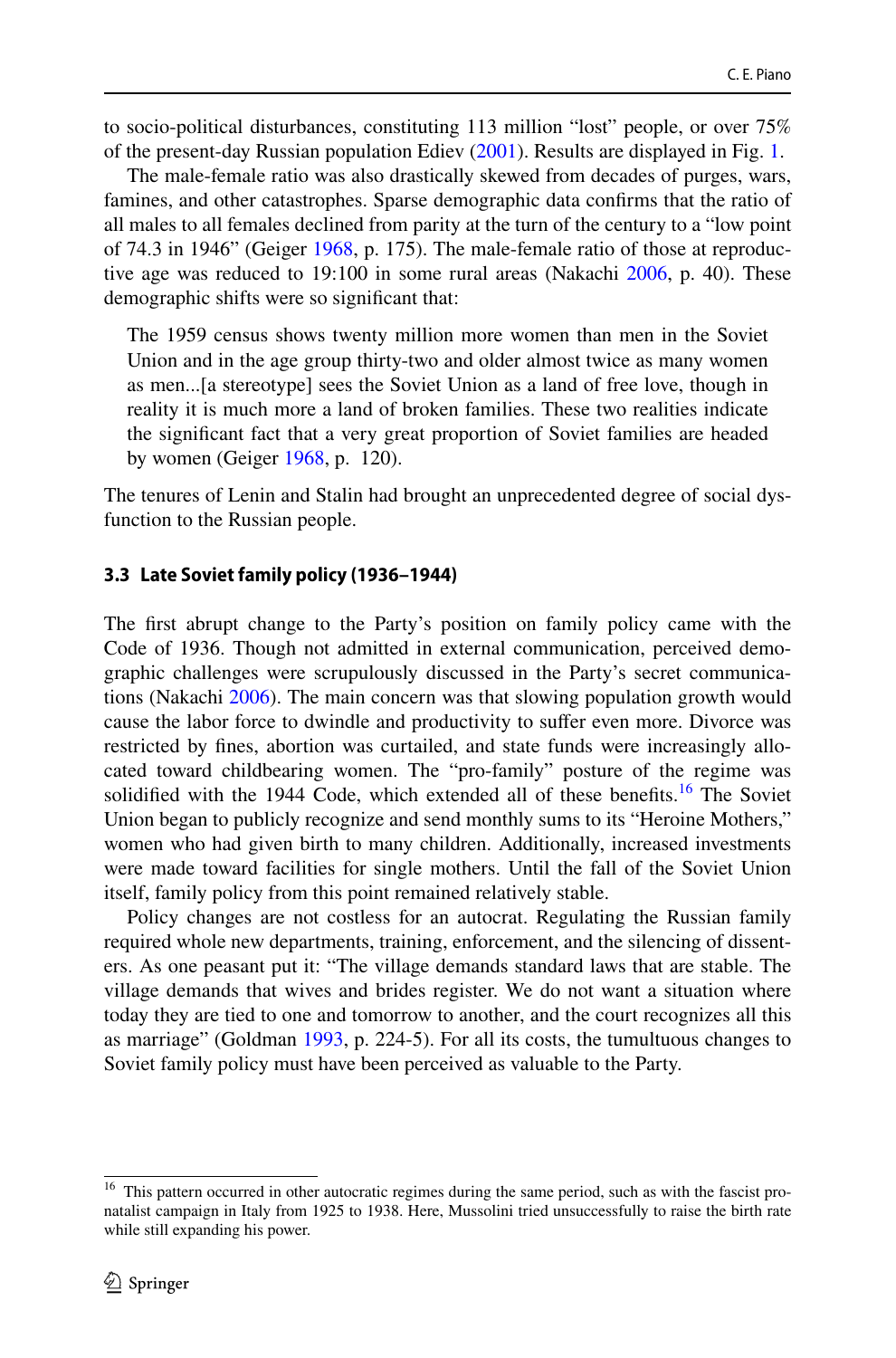

<span id="page-10-0"></span>**Fig. 1** Russian population vs. potential from a "no disturbances" scenario. *Source:* Figure 6 in Ediev ([2001\)](#page-19-23)

## **4 Testing the theory against Soviet family policy**

For an economy and society as thoroughly controlled as the Soviet Union, it would be hard to believe that its succession of family policies had little to do with the goals of the Party. Bundles of family policies, purposefully chosen at particular times, regulated Russian families in a way that maximized autocratic control. The direction of policy incentives for families depended on how willing the Party was to sacrifce short-run control for long-run control. The theory of autocratic family policy featured several predictions, each of which I now address in the Soviet context.

#### **4.1 Prediction 1**

"Because of the threats inherent in familial production, an autocrat will seek control over it through family policy."

For family policy to be effective, the Soviet regime first needed to eliminate competition from the two traditional authorities over Russian family life: (1) the Russian Orthodox Church, (2) and extended family members (especially the patriarch). The frst series of decrees—the 1917 Decree and 1918 Code on Marriage, the Family, and Guardianship—did just that. The next important step was to replace traditional patterns of familial production with familial production plans that aligned with Party interests.

In the December of 1917, the Bolsheviks promulgated their frst major decree to alter marital contracts in two signifcant ways: (1) civil marital contracts must replace religious marriage, and (2) either spouse could request a divorce under the new civil rules. The new code was explicitly intended to erase, "centuries of patriarchal and ecclesiastical power and established a new doctrine based on individual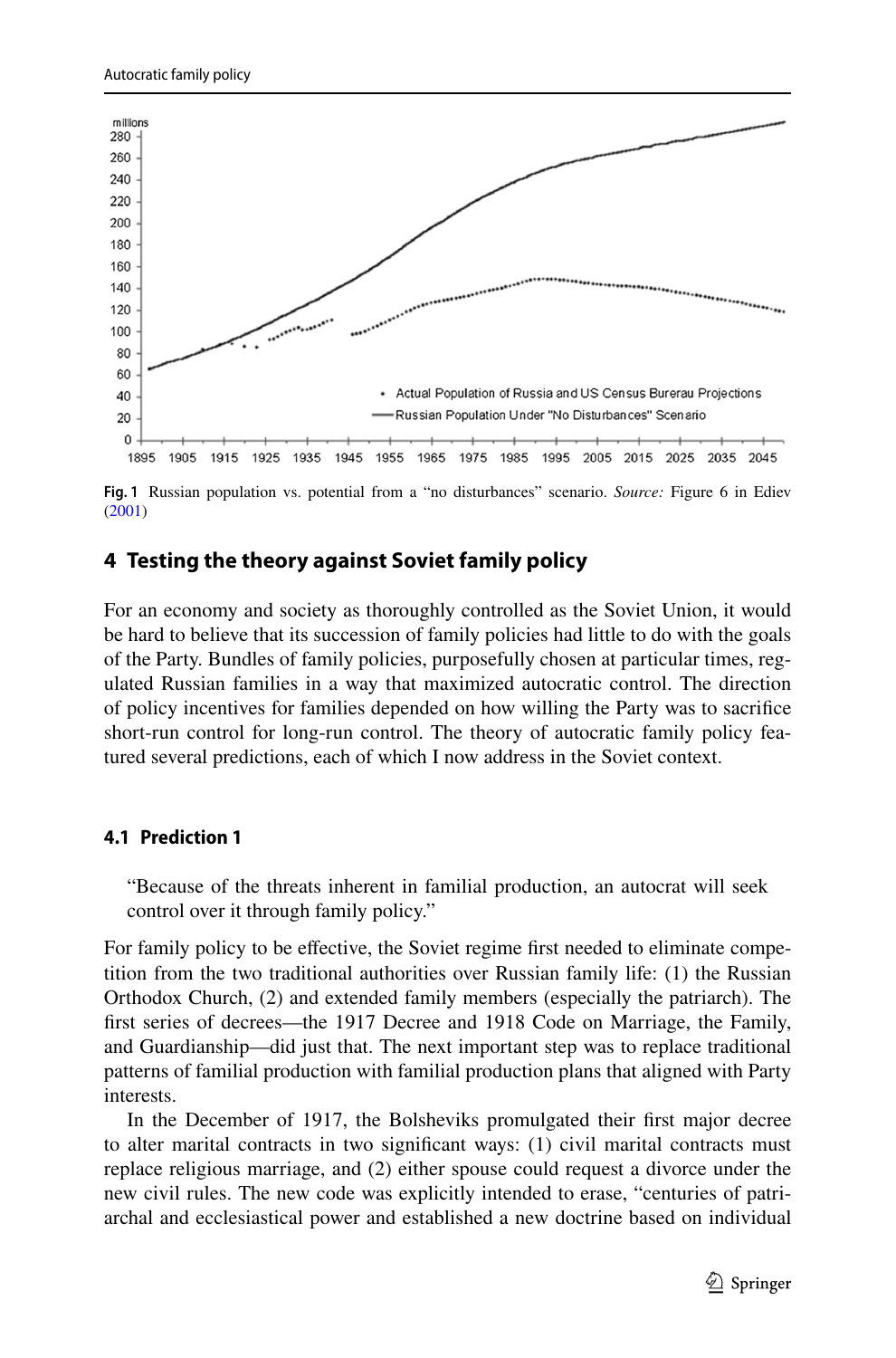rights and gender equality" (Goldman [1993](#page-19-5), p. 49). Third parties, such as the local parish clergy or family patriarch, had long facilitated familial production by acting as specialized enforcers of marital contracts.<sup>17</sup> By introducing a contract that allowed for unilateral divorce, the Soviet regime diferentiated its product, introduced a source of instability for familial ties, and began to centralize family planning. The 1918 Code on Marriage, the Family, and Guardianship also disrupted intergenerational exchange within the family with its the ban on inheritance and ban on adoption. As the 1918 Code states: "Children have no right to the property of their parents, nor parents to the property of their children" (Section 160). Children were to increasingly rely on the state for sustenance and education, in return for their lifelong loyalty.

The Party monopoly over familial production extended to the social life of family members as well. Soviet youth programs, like the Young Pioneers and *Komsomol*, functioned somewhat as regulated marriage markets, replacing the traditional matchmaking of older generations. The Party organized large communist youth and adult groups and instituted whole schedules of new rituals to replace those from before. One particularly ftting example is the marriage Soviet ceremony:

The bride and groom sit on a red-draped platform, attended by fellow union members and representatives of the women's organization...the pair pledge themselves to work mutually to raise the production of the factory (Petersen [1956](#page-19-2), p. 31).

Control over the marital contract was essential for the Party, since only then could it then leverage family policy to weaken or strengthen familial production in accord with its own objectives, without distorting incentives from other third parties.

## **4.2 Prediction 2**

"The more value an autocrat places on short-run control, the less familial production will be tolerated in his family policy."

In addition to ensuring a monopoly over family life, early Soviet family policy was designed to reduce familial production. This benefted the Soviet Communist Party, controlled by Lenin (from 1917 to 1924) and then by Stalin (from 1929 to 1953), since their control was boosted by transferring resources and loyalty away from families to the state. Both Lenin and Stalin worried for years about the security of their power—a fact brutally evident through episodes like Stalin's Great Terror (Gregory et al. [2011\)](#page-19-9)—and so were happy to exchange risky future benefts from familial production for certain present control. This also helps explain why while traditional family life was disparaged, promiscuity was too—young men and women

<span id="page-11-0"></span><sup>&</sup>lt;sup>17</sup> In addition to very low rates of annulment, records show that the Russian Orthodox Synod rejected around 70% of all divorce requests (Freeze [1990](#page-19-24), p. 738). The primary sympathy toward divorce requests was revealed in cases where spouses had confessional diferences, evidence that the clergy realized their small enforcement power outside the Russian Orthodox community.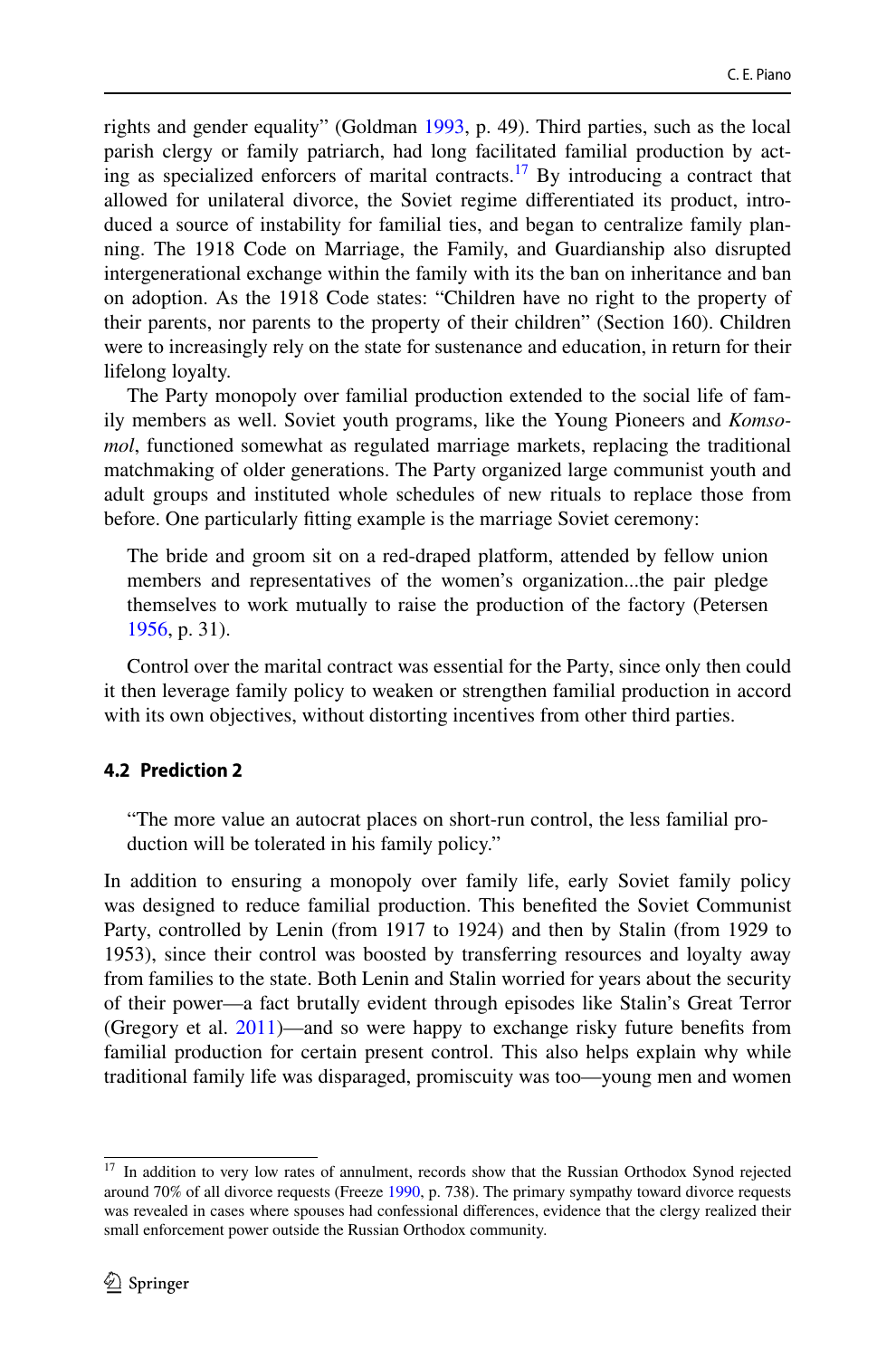were expected to spend their newfound time and freedom at work for the Party. I estimate the reduction in familial production during the period of early Soviet policy (1917–1936) in three ways: (1) the divorce rate (a proxy for the spousal cooperation), (2) average household size (a proxy for intergenerational cooperation), and (3) qualitative data on familial relationships from that era. In the words of Stalin: "A true Bolshevik shouldn't and couldn't have a family, because he should give himself wholly to the Party" (Montefore [2003,](#page-19-25) p. 69)

In addition to banning religious marriage, inheritance, and adoption, the 1918 Code also legalized abortion, recognized the full equality to women, and abolished the legal notion of "illegitimacy" which required all alleged fathers to share child support payments. These policies effectively increased the utility available outside of their families for both men and women. In the terms of family economics, marriage became a bargaining game with the threat point of divorce (Manser and Brown [1980\)](#page-19-26), and spouses could now compare their marital bargaining surplus with a more favorable situation outside of marriage, reducing the attractiveness of marital unions. The consequences of extra-marital sexual relationships were also reduced by the legal allowances for abortion and out-of-wedlock births. This predictably increased the quantity consumed of such relationships, to the point where it is common to fnd jokes about the noticeable decline in parental cooperation during this period.<sup>18</sup> Less than a decade later, the Family Code of 1926 also contained measures to reduce familial production, notably by removing the civil requirement to register marriage or divorce and by increasing the number of communal apartments and kitchens. The Soviet investment in communal living spaces competed directly with familial production, lowering the demand for family relationships at the margin.

What effects did these early Soviet family policies have on families? First, the divorce rate provides a rough proxy for the reduction in cooperation and loyalty between the husband and wife. Spousal cooperation is important because it is the foundation of familial production, i.e., the production of new people. Table [2](#page-14-0) gives rate of divorce, along with its changing "price" according to various policy restrictions.

This is also indicative of curbing the threat of interest group formation which is latent in the family, since a husband and wife may reinforce each other's dissident views and work together to gain support from the broader community. The Party especially feared the infuence that women might wield over the other family members, as women tended to be more sympathetic to religion and would be insulated from propaganda if they remained within their home. Lenin voiced this fear: "The backwardness of women, their lack of understanding for the revolutionary ideals of the man, decrease his joy and determination in fghting. They are like little worms which, unseen, slowly but surely rot and corrode" (Shipler [1983](#page-19-21), p. 89). In many

<span id="page-12-0"></span><sup>&</sup>lt;sup>18</sup> As Alexandra Kollontai referenced in one of her many speeches: "According to statistics given by comrade Kurskii at the VTsIk session, out of seventy-eight cases only three are alimony orders concerning the welfare of children. This is evidence that the women themselves do not believe that the fathers of their children can be found. (Laughter.)" An online archive of her writings and speeches can be found here: [https://www.marxists.org/archive/kollonta/index.htm.](https://www.marxists.org/archive/kollonta/index.htm)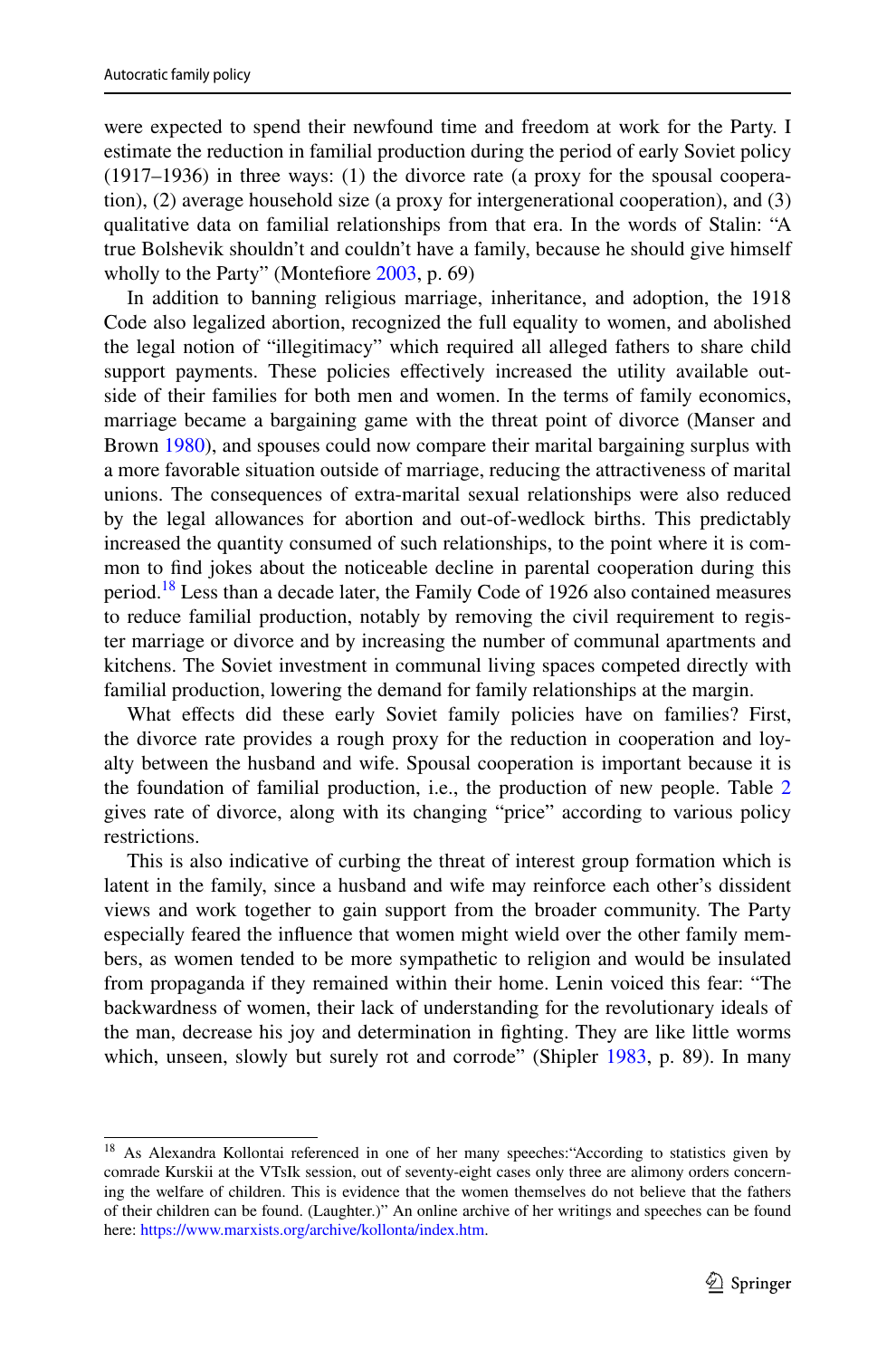ways, early Soviet family policy can be read as an efort to make the housewife—in many ways, the manager of familial production—irrelevant. One economist zealously declared that the second Five Year Plan would "achieve 100% socialization of the basic aspects of daily life" (Goldman [1993](#page-19-5), p. 314).

Another proxy for the extent of familial production in a society is the average size of a household. Prior to the Revolution, several generations lived under the same roof, so that the independence of a son was a major life event—the *razdel*—which included a series of meetings and rituals (Frierson  $1987$ ).<sup>19</sup> By 1927, there were 2.46 dependents per provider, and in 1935, there were 1.59 (Goldman [1993](#page-19-5), p. 313). Although household fgures are sparse for early Soviet years, the 1959 census adds one more dimension to these numbers: village households had a mean size of 3.9, and urban families averaged 3.5 members (Geiger [1968](#page-19-7), p. 174). Correspondingly, there were no signifcant diferences in family size across the socioeconomic groups of farmers, urban workers, and those in white collar jobs. These fgures bolster the claim that Soviet family policy was not aimed at one subset of the population but rather at families *qua families*. Accounts of parent-child relationships from this time portray them as strained at best.<sup>[20](#page-13-1)</sup>

Finally, the Party introduced many public projects at this time which, if not eliminating familial production, at least could move some of it outside of the home where it could be better controlled. Communal kitchens proliferated in the rapidly growing urban centers, and by 1921, "[Moscow] boasted over 2,000 food stations serving 956,000 people, or 93% of the population" (Goldman [1993](#page-19-5), p. 128–9). Women were urged not to rely on their husbands as the "breadwinner" but rather to "accustom herself to seek and fnd support in the collective and in society, and not from the individual man" (Kollontai [1977](#page-19-0), p. 250). In its early years, the Party maximized control by transferring loyalty and resources away from family purposes and toward the regime.

#### **4.3 Prediction 3**

"The more value an autocrat places on long-run control, the more familial production will be tolerated in his family policy."

By the late 1930s, the society under Soviet rule had been seriously changed. Years of war, famine, terror, and industrialization, had reduced fertility rates substantially, as shown in Table [3](#page-14-1). Policing and monitoring technologies had developed to the point where the Party was no longer as insecure about its grip on power. Stalin had been in power for over a decade and would remain in control for two more.

<span id="page-13-0"></span><sup>&</sup>lt;sup>19</sup> Aligning with the view of family as an alleviator of transaction costs between its members, the habit of family members to share a home can also be seen as a way to lower the cost of monitoring, thus ensuring that other family members are duly performing their role in familial production (Allen [1992\)](#page-18-10).

<span id="page-13-1"></span><sup>&</sup>lt;sup>20</sup> Elena Bonner's younger brother is said to have remarked upon the arrest of their father: 'Look at what those enemies of the people are like, some of them even pretend to be fathers' " (Figes [2007](#page-19-27), p. 137). Figes ([2007\)](#page-19-27) features extensive documentation of other similar occasions.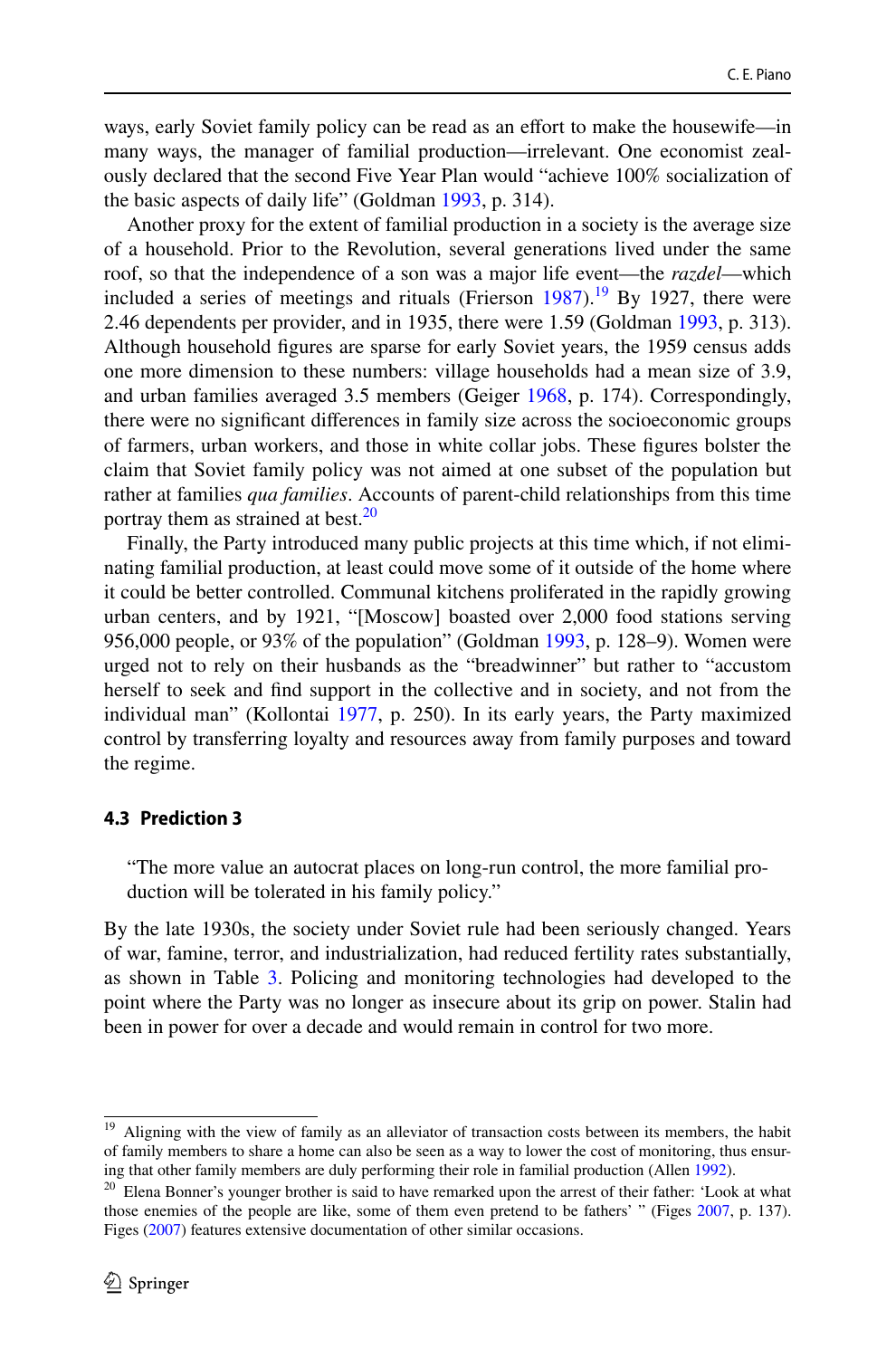| Autocratic family policy |  |  |  |  |
|--------------------------|--|--|--|--|
|--------------------------|--|--|--|--|

<span id="page-14-0"></span>**Table 2** The price of divorce (SUR) and the quantity "Purchased"

| Year              | 1st Divorce | 2+ Divorces  | Divorce rate |
|-------------------|-------------|--------------|--------------|
| 1918 <sup>a</sup> | $\theta$    | $\theta$     |              |
| 1924              | $\theta$    | $\Omega$     | 11.3%        |
| $1926^b$          | $\theta$    | $\Omega$     | 14.5%        |
| 1934              | $\theta$    | 0            | 34.0%        |
| 1936              | 50          | 150-300      |              |
| 1940              | 50          | 150-300      | 20%          |
| 1941              | 50          | 150-300      | 12.2%        |
| 1942              | 50          | 150-300      | 18.3%        |
| 1943              | 50          | 150-300      | 20.5%        |
| 1944 <sup>c</sup> | 600-2100    | $600 - 2100$ | 10.7%        |

 All information taken from Berman [\(1946](#page-18-0)) unless otherwise noted. Data on divorce rates from 1924–1934 taken from Goldman ([1993\)](#page-19-5), and divorce rates from 1940–1944 taken from Nakachi [\(2006](#page-19-4)).

a Under the Family Code of 1918, a divorce could be obtained by the application of one or both parties to the Civil Registry Bureau.

b Registration became unnecessary, and *de facto* divorce and marriage were accepted.

c Under the Family Code of 1944, a petition with reasons for divorce needed to be made with a payment of 100 rubles. If accepted, the couple would have the new status marked on their passport and pay a sum ranging from 500-2000 rubles (as directed by the court)

| Year | Births (millions) | Yearly increase/<br>decrease (mil-<br>lions) |
|------|-------------------|----------------------------------------------|
| 1913 | 6.49              |                                              |
| 1926 | 6.47              | $-0.02$                                      |
| 1936 | 5.35              | $-1.12$                                      |
| 1937 | 6.41              | $+1.06$                                      |
| 1938 | 6.32              | $-0.09$                                      |
| 1939 | 6.29              | $-0.03$                                      |
| 1940 | 5.75              | $-0.54$                                      |
| 1941 | 4.63              | $-1.12$                                      |
| 1942 | 2.09              | $-2.54$                                      |
| 1943 | 1.36              | $-1.73$                                      |

<span id="page-14-1"></span>**Table 3** Fertility trends for select years from 1913–1943

Gathered from table 2.6 of Nakachi [\(2006](#page-19-4))

Party members, notably the future autocrat Khrushchev, began to show concern about the growth of the Soviet labor force and its future productivity. In response, a second era of Soviet family policy (1936–1944) was introduced that quickly shifted away from discouraging familial production to actively encouraging it. Importantly, this was done in a way that still minimized the risks inherent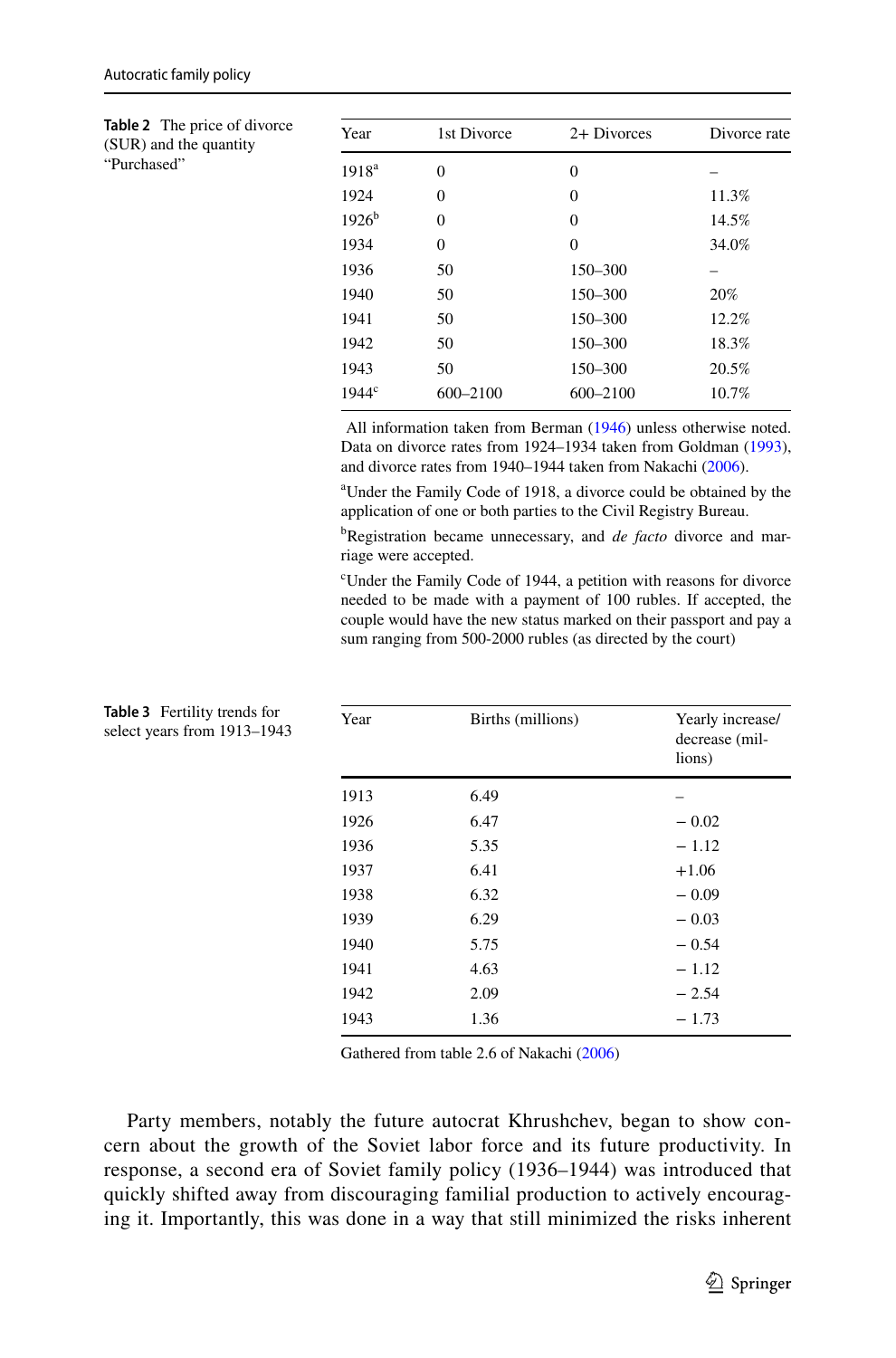in familial production. It is signifcant that propaganda at that time was "even more notable for being anti-men than for being anti-revolutionary" (Fitzpatrick [1999,](#page-19-28) p. 143). In addition to the "petty-bourgeois," two-parent family, a subset of the population, Stalin's "class of single mothers" (Nakachi [2006](#page-19-4)), were encouraged to bear and rear children by themselves. This ensured that male or more highly-skilled workers would not reduce their supply of labor to the regime.

First, stable family units became more valuable as the monitoring apparatus of the Party—the Soviet secret police (OGPU and later the NKVD)—developed. Gregory ([2009](#page-19-29)) concludes that during the 1930–1933 deportations, "the unit of repression was not the individual but the *household*" (emphasis added, p. 124). A growing literature investigates the measures used by the Soviet Union to identify and control its population. Passport and residency laws introduced in the early 1930s became the main way that the Party "defned identities and attempted to act upon the Soviet population" (Shearer [2009,](#page-19-30) p. 844). Shearer ([2009](#page-19-30)) overviews the process:

A passport fxed an individual occupationally, ethnically, and socially through categories written into the passport document... If a person left a locale, he or she was required to "unregister" the current residence and to indicate the new address. Upon arrival at the new address, the passport holder was again required to register his or her passport and new residence at the new location (p. 845).

The timing of these passport campaigns is telling. By the end of 1934, 27 million passports had been issued, making up 20 percent of the adult population (only counting the Russian republic). By the Family Code of 1944, 50 million citizens (of a total 162 million) were passport holders.

Moreover, the Soviet secret police relied heavily upon civilian monitoring as a tool to identify which individuals needed to be deported or eliminated. The failure to denounce treason or counterrevolutionary violations was a criminal ofense in Soviet law. Even when family members were cooperating together and loyal, their correspondence and connections could still be utilized. Weiner and Rahi-Tamm [\(2012\)](#page-20-3) records how this was done:

Between 15 January and 5 May 1941, some 3551 letters from servicemen to their relatives and acquaintances were confscated and used in investigations of politically suspicious personnel... Based on this information, the men of the 29th Corps were catalogued by "degrees of contamination" (p. 21).

Family members are valuable informers because they have access to the activities, beliefs, and whereabouts of one another. Importantly, Petersen [\(1956\)](#page-19-2) writes that "[i]n many cases, the families of persons arrested in the great purges of the 1930's perished with the 'criminals,' presumably because it was feared that family resentment would generate new disloyalty to the regime" (p. 32). Stalin notoriously leveraged spousal denunciation as a loyalty test for top Party officials.

The big shift came with the Code of 1936. After decades of protest from the villages and legal mayhem from mothers fghting for their alimony, access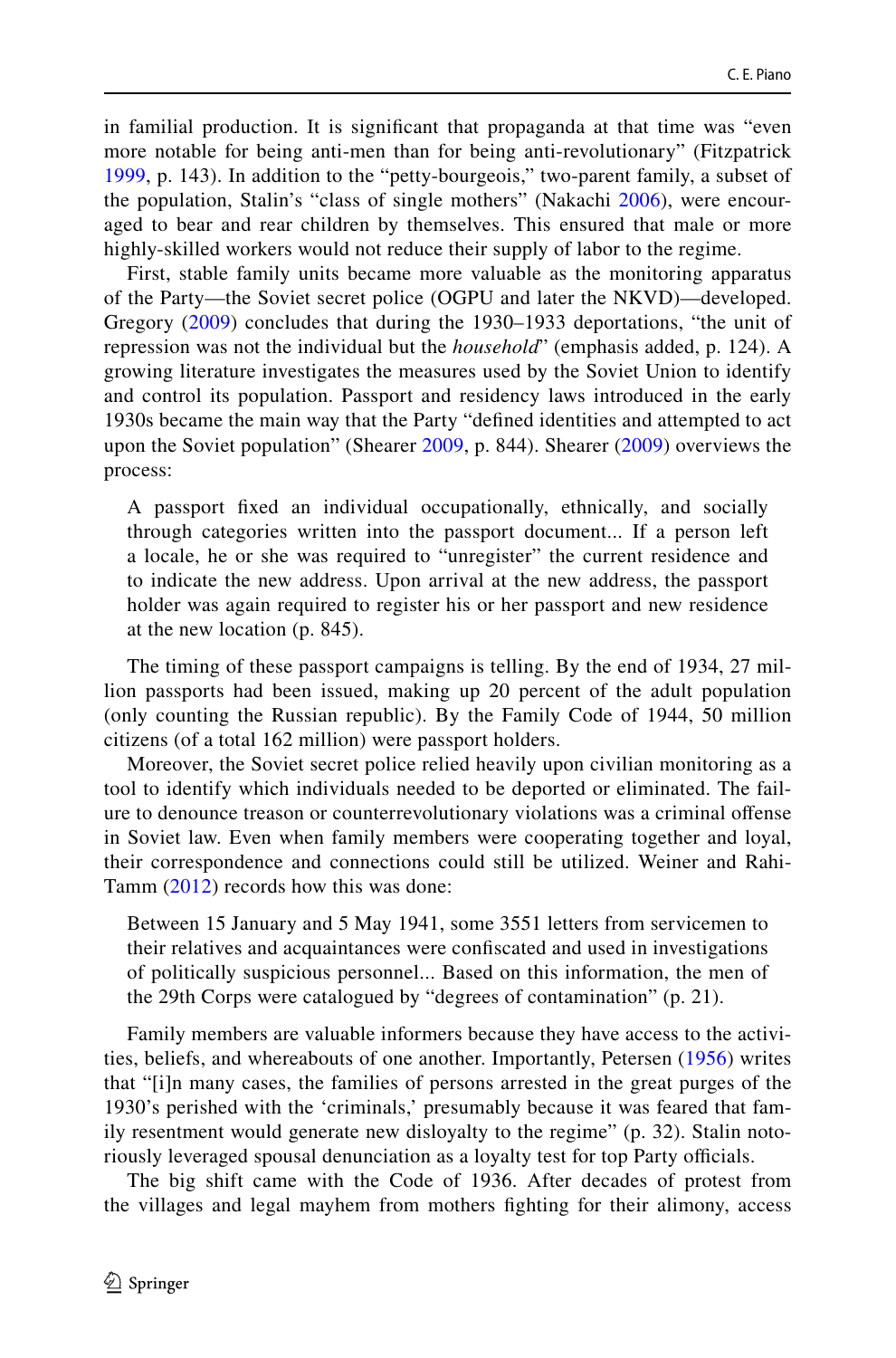to divorce was restricted, childbearing was encouraged, and the Party explicitly devoted itself to "strengthening" the family. Just as the frst wave of family policies was justifed by its liberation of women from their familial prisons, the Party now positioned itself as liberating women from their destitution while at the same time trying to increase birth rates. Toward this end, an increasingly prohibitive abortion policy was coupled with increased pregnancy leave and investment in childcare facilities. Between 1928 and 1934, the number of *creches* (centers for infants) had increased from 257,000 to 5,143,400 and day-cares increased from 2132 to 25,700 (Goldman [1993](#page-19-5)). Some authors also portray this period as a return to middle-class values (Dunham [1990](#page-19-31)).

The 1944 Family Code, Stalin's fnal change to Soviet family policy, fortifed barriers to divorce, expanded government support for pregnant women, and honored mothers with titles like "Mother Heroine" which carried substantial monthly payments. Cloaked in language that broadcast its support of families and women especially, Nakachi ([2006\)](#page-19-4) argues that the diferent language in the externally-circulated draft of the Code (*ukaz*) and internally-circulated note (*spravka*) reveals its true purpose. It was intended to maximize the reproduction of the population. Since a larger labor force increases the long-run productivity of the regime, it is hardly a surprise that the efforts toward higher fertility were spearheaded by Khrushchev—the future autocrat himself. Nakachi ([2006\)](#page-19-4) illustrates that the "key step" of the Code was to provide state aid to single mothers:

Women would not have to be afraid of getting pregnant, and male partners would not have to be afraid of impregnating their sexual partners. Thus, the new project was designed to encourage both men and women to have nonconjugal sexual relationships that would result in procreation (p. 54).

The main function of shared housing for single mothers was to monitor and prohibit abortion, infanticide, and/or abandonment, which was why the medical control commission, "rather than maternal request, would determine who should stay in these facilities and for how long" (Nakachi [2006,](#page-19-4) p. 51). Table [4](#page-18-11) summarizes the fertility rewards introduced by the 1944 Code.

Nakachi also calls attention to the fact that expansive aid to single mothers would need to be tempered by high barriers to divorce, lest the system be over-drawn.

The creation of the class of single mothers allowed the Party to shift the costs of child-rearing onto a subset of the population with a relatively lower cost of foregone productivity. In other words, if the autocrat had to rely on familial production to some extent, it was better for the Party that house work was not accomplished by their most highly-productive workers. Geiger ([1968\)](#page-19-7) illustrates how the policy incentives shaped the relationships of married couples along similar lines:

Though the new party line and legislation kept many estranged spouses from divorcing, it did not solve the basic problem. The wives of busy, politically co-opted husbands...becomes as wifely and motherly as possible, relinquishing any substantial direct involvement in the outer society, leaves such activities to her husband, makes the best of her traditional sex role...and does not hold an outside job (p. 149).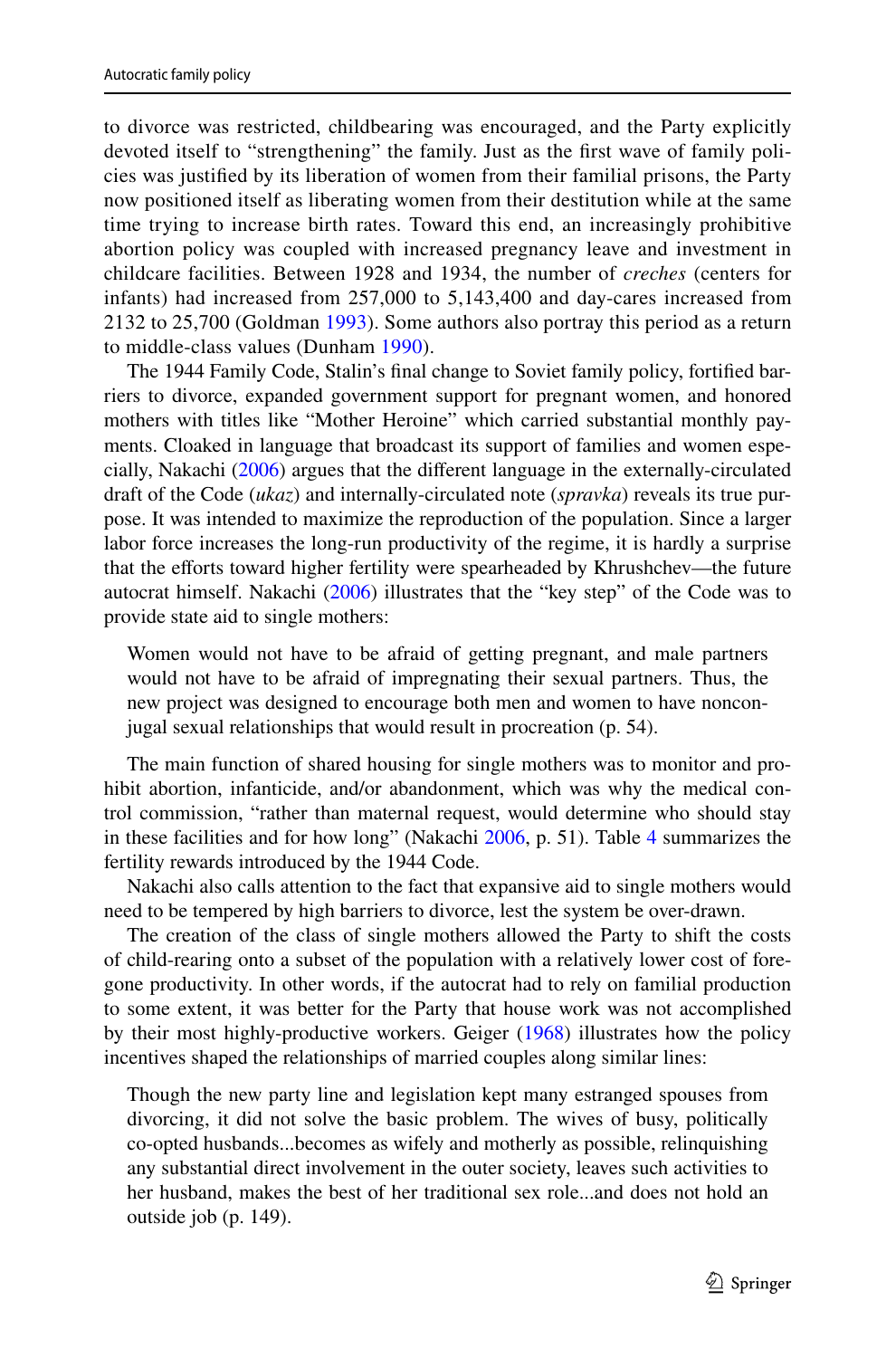Any family activity beyond those maximizing control of the autocrat would have been out of line with the interests of the Party and therefore discouraged.

Efectively, the Party encouraged family life only in the formal sense with minimal cooperation and loyalty, such that in marriage, "only the common residence of a man and a woman remains, without love, without respect, without common interests and regard for each other" (Geiger [1968](#page-19-7), p. 260). The sole policy that remained unchanged in this period was the ban on religious marriage. Soviet policy would remain this way for many years, until abortion and divorce were legalized again in the 1960s.

#### **5 Conclusion**

Families have a complex relationship with states, especially when they both produce many similar goods and services for individuals (Breton [1989\)](#page-18-12). As a private organization, the family draws resources and loyalty away from the public sphere. However, families invest heavily in human capital and population growth which will eventually increase the productivity of society overall. Refecting upon the case of an autocratic regime simplifes the relationship between families and the state. Familial production reduces the current control of an autocrat by fostering competing claims to resources and loyalty. Familial production increases the future control of the autocrat by increasing the future productivity of the labor force. The determining factor for whether an autocrat selects family policy that encourages or discourages familial production is how much he values short-run control relative to long-run control.

I use this theory to understand Soviet family policy (1917–1944), arguing that: (1) early Soviet family policy was designed to reduce familial production at a time when it was largely threatening to the stability of autocratic power, and (2) the later Soviet family policy was designed to increase familial production once the Party was more secure in its power, only insofar as it could increase the birthrates and facilitate identifcation and monitoring of citizens. I argue that Soviet family policy was consistent in its aim, adjusting to diferent conditions as it centralized control over Russian family life.<sup>21</sup>

Family policy is increasingly deployed as a political tool by states all over the world.<sup>22</sup> As Hall  $(2014)$  $(2014)$  points out, the family is also an important moderating force on extreme political ideas—from Marx and Engels to Ayn Rand. Moreover, in developed countries today, the "representative family" or household has been undergoing serious change (Greenwood et al. [2021](#page-19-32)). To build theories and policy that comport with reality, it is important to understand the relationship between states and families. Ignoring the important function of families in society will impair any eforts to

<span id="page-17-0"></span><sup>&</sup>lt;sup>21</sup> Here I echo the point made by Gregory  $(2009)$  $(2009)$  that "it is difficult to 'prove' any model of repression; rather we can only show it to be consistent with the most important historical facts" (p. 15).

<span id="page-17-1"></span><sup>&</sup>lt;sup>22</sup> For instance, Russia is still trying to increase its labor force via family policy: "In 2006, then President Vladimir Putin unveiled a program that promised up to \$10,000 in credits and subsidies for mothers who had a second or third child" (Eberstadt [2011](#page-19-33)).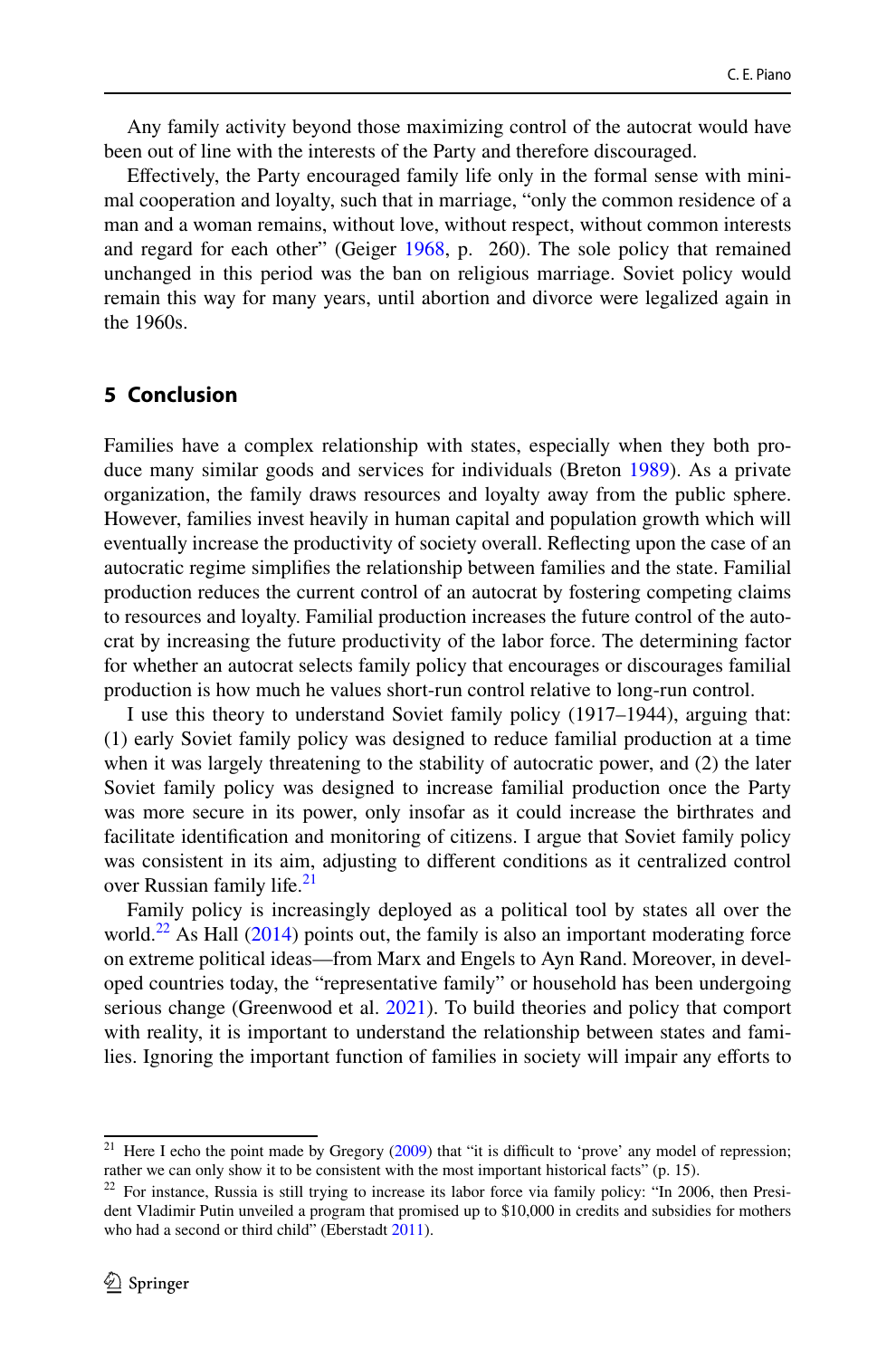| Children       | Lump sum (SUR) | Monthly subsidy<br>(SUR) | Honorary title                  |
|----------------|----------------|--------------------------|---------------------------------|
| $\mathbf{0}$   |                |                          |                                 |
| 1              |                |                          |                                 |
| $\overline{2}$ |                |                          |                                 |
| 3              | 400            |                          |                                 |
| $\overline{4}$ | 1300           | 80                       |                                 |
| 5              | 1700           | 120                      | Medal of Motherhood, II Degree  |
| 6              | 2000           | 140                      | Medal of Motherhood, I Degree   |
| 7              | 2500           | 200                      | Order of Motherhood, III Degree |
| 8              | 2500           | 200                      | Order of Motherhood, II Degree  |
| 9              | 2500           | 250                      | Order of Motherhood, I Degree   |
| 10             | 3500           | 250                      | Mother-Heroine                  |
| $11+$          | 5000           | 300                      | Mother-Heroine                  |

<span id="page-18-11"></span>**Table 4** The Soviet system of fertility rewards (1944)

Taken from Nakachi ([2006,](#page-19-4) p. 227) Table 2.9. In addition to "carrots" for large families, the same code imposed taxes upon small families: 6% of their income if the couple had no children, 1% for just one child, and 0.5% when the couple had just two

improve social outcomes. To conclude, I echo Geiger ([1968\)](#page-19-7)'s refection on the legacy of the Soviet family: "In the long view of history this special mission—to aford to the individual some privacy and protection against totalitarian encroachment may prove to have been the Soviet family's most important function" (p. 331).

#### **References**

- <span id="page-18-8"></span>Allen, D. W. (1990). An inquiry into the state's role in marriage. *Journal of Economic Behavior& Organization, 13*(2), 171–191.
- <span id="page-18-10"></span>Allen, D. W. (1992). "what does she see in him?'': The efect of sharing on the choice of spouse. *Economic Inquiry, 30*(1), 57–67.
- <span id="page-18-9"></span>Allen, D. W., & Brinig, M. (2012). Child support guidelines and divorce incentives. *International Review of Law and Economics, 32*(3), 309–316.
- <span id="page-18-5"></span>Anderson, G., & Boettke, P. (1997). Soviet venality: A rent-seeking model of the communist state. *Public Choice*, *93*, 37–53. <https://doi.org/10.1023/A:1017996425179>
- <span id="page-18-6"></span>Becker, G., & Murphy, K. (1988). The family and the state. *Journal of Law and Economics*, *31*(1), 1–18.
- <span id="page-18-7"></span>Becker, G. S. (1981). *A Treatise on the Family*. Cambridge: Harvard University Press.
- <span id="page-18-0"></span>Berman, H. J. (1946). Soviet family law in the light of russian history and marxist theory. *Yale Law Journal, 56*(1), 26–57.
- <span id="page-18-3"></span>Boettke, P. J. (1990). *The political economy of Soviet socialism: The formative years, 1918–1928*. Norwell: Kluwer Academic Publishers.
- <span id="page-18-4"></span>Boettke, P. J. (1993). *Why Perestroika failed: The politics and economics of socialist transformation*. New York: Routledge.
- <span id="page-18-12"></span>Breton, A. (1989). The growth of competitive governments. *Canadian Journal of Economics*, *22*(4), 717–750.
- <span id="page-18-2"></span>Brinig, M. F. (2000). *From Contract to Covenant: Beyond the Law and Economics of the Family*. Cambridge: Harvard University Press.
- <span id="page-18-1"></span>Coser, L. (1951). Some aspects of soviet family policy. *American Journal of Sociology, 56*(5), 424–437.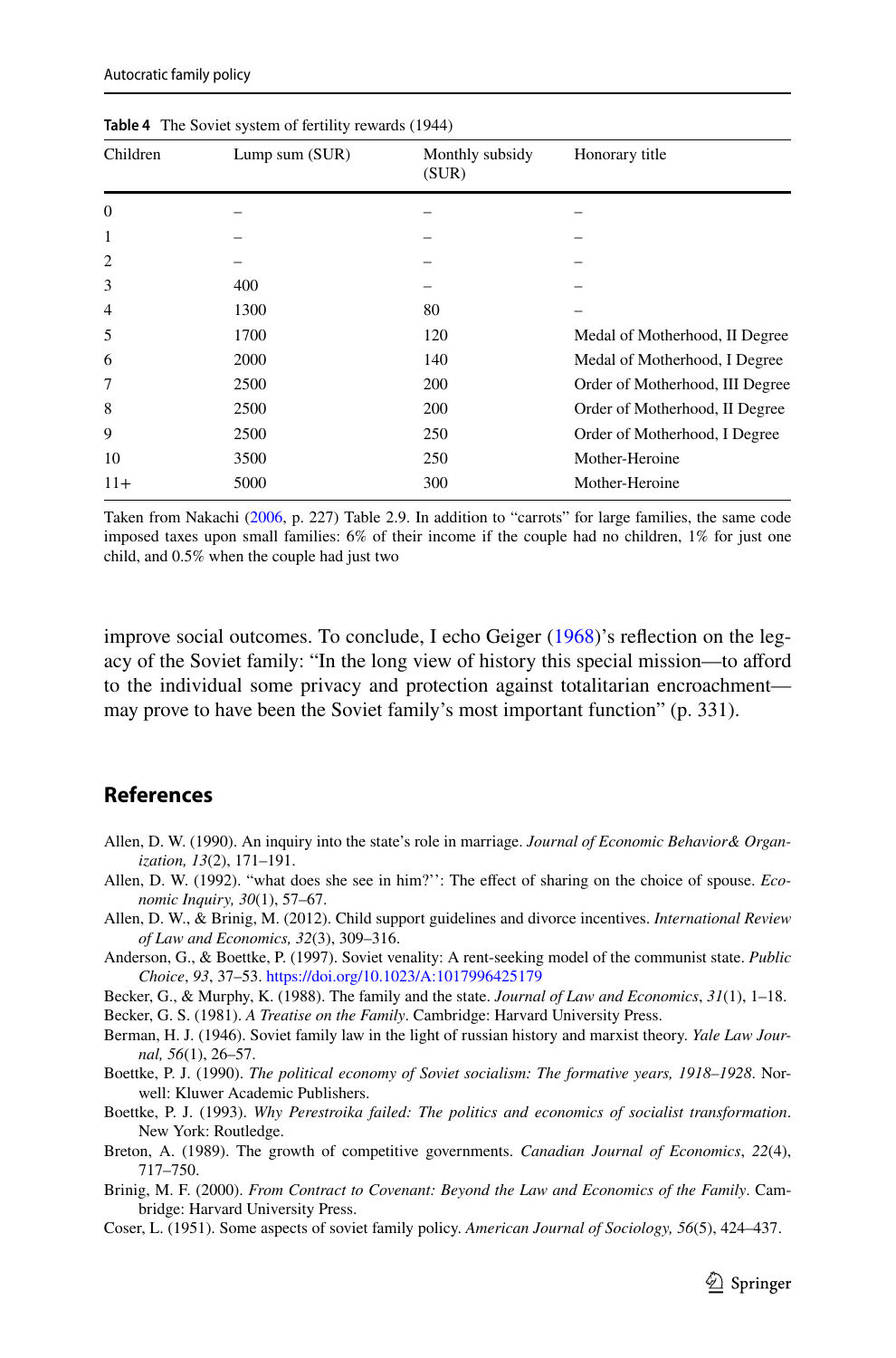- <span id="page-19-15"></span>Doepke, M., & Kindermann, F. (2019). Bargaining over babies: Theory, evidence, and policy implications. *American Economic Review, 109*(9), 3264–3306.
- <span id="page-19-11"></span>Doepke, M., & Tertilt, M. (2016). *Families in Macroeconomics, in Handbook of Macroeconomics, Volume 2B*. [https://doi.org/10.1016/bs.hesmac.2016.04.006.](https://doi.org/10.1016/bs.hesmac.2016.04.006)
- <span id="page-19-31"></span>Dunham, V. S. (1990). *In Stalin's time: middleclass values in Soviet fction*. Duke University Press, Durham
- <span id="page-19-33"></span>Eberstadt, N. (2011). The dying bear: Russia's demographic disaster. *Foreign Afairs, 90,* 95–108.
- <span id="page-19-23"></span>Ediev, D. (2001). Application of the demographic potential concept to understanding the russian population history and prospects: 1897–2100. *Demographic Research, 4*, 289–336.
- <span id="page-19-19"></span>Engels, F. (1847). *The Principles of Communism*.<https://www.marxists.org/archive/.htm>.
- <span id="page-19-27"></span>Figes, O. (2007). *The Whisperers: Private Life in Stalin's Russia*. New York: Picador.
- <span id="page-19-28"></span>Fitzpatrick, S. (1999). *Everyday Stalinism, Ordinary Life in Extraordinatry Times: Soviet Russia in the 1930s*. New York: Oxford University Press.
- <span id="page-19-24"></span>Freeze, G. L. (1990). Bringing order to the russian family: Marriage and divorce in imperial russia, 1760–1860. *The Journal of Modern History, 62*(4), 709–746.
- <span id="page-19-20"></span>Frierson, C. A. (1987). Razdel: The peasant family divided. *The Russian Review, 46*(1), 35–51.
- <span id="page-19-10"></span>Gehlbach, S., & Keefer, P. (2011). Investment without democracy: Ruling-party institutionalization and credible commitment in autocracies. *Journal of Comparative Economics, 39*, 123–139.

<span id="page-19-7"></span>Geiger, H. K. (1968). *The Family in Soviet Russia*. Cambridge: Harvard University Press.

- <span id="page-19-5"></span>Goldman, W. Z. (1993). *Women, the State, and Revolution: Soviet Family Policy and Social Life, 1917– 1936*. Melbourne: Cambridge University Press.
- <span id="page-19-32"></span>Greenwood, J., Guner, N., & Marto, R. (2021). The great transition: Kuznets facts for family-economists (no. w28656). *National Bureau of Economic Research*.
- <span id="page-19-29"></span>Gregory, P. R. (2009). *Terror by Quota: State Security from Lenin to Stalin*. New Haven and London: Yale University Press.
- <span id="page-19-9"></span>Gregory, P. R., Schroder, P. J., & Sonin, K. (2011). Rational dictators and the killing of innocents: Data from stalin's archives. *Journal of Comparative Economics, 39*, 34–42.
- <span id="page-19-22"></span>Hall, L. K. (2014). *Family and the politics of moderation: private life, public goods, and the rebirth of social individualism*. Waco: Baylor University Press.
- <span id="page-19-6"></span>Holt, A. (1977). *"Introduction,'' in Selected Writings of Alexandria Kollontai*. Westport, CT: Lawrence Hill and Company.
- <span id="page-19-13"></span>Juviler, P. H. (1985). Soviet marxism and family law. *Columbia Journal of Transnational Law, 23*, 385.
- <span id="page-19-18"></span>Karahan, F., Pugsley, B., & Şahin, A. (2019). Demographic origins of the startup defcit (no. w25874). *National Bureau of Economic Research*, 1–44.
- <span id="page-19-0"></span>Kollontai, A. (1977). *Selected Writings of Alexandria Kollontai, translated by Alix Holt*. Westport, CT: Lawrence Hill and Company.
- <span id="page-19-12"></span>Lafortune, J., & Low, C. (2017). Tying the double-knot: The role of assets in marriage commitment. *American Economic Review, 107*(5), 163–67.
- <span id="page-19-26"></span>Manser, M., & Brown, M. (1980). Marriage and household decision-making: A bargaining analysis. *International Economic Review*, *21*(1), 31–44.
- <span id="page-19-25"></span>Montefore, S. S. (2003). *Stalin: The court of the red tsar*. New York: Vintage Books.
- <span id="page-19-4"></span>Nakachi, M. (2006). N.s. khrushchev and the 1944 soviet family law: Politics, reproduction, and language. *East European Politics and Societies, 20*(1), 40–68.
- <span id="page-19-16"></span>Olson, M. (1993). Dictatorship, democracy, and development. *The American Political Science Review, 87*(3), 567–576.
- <span id="page-19-2"></span>Petersen, W. (1956). The evolution of soviet family policy. *Problems of Communism, 5*(5), 29–35.
- <span id="page-19-3"></span>Quigley, J. (1979). The 1926 soviet family code: Retreat from free love. *The Soviet and Post-Soviet Review, 6*(1), 166–174.
- <span id="page-19-30"></span>Shearer, D. R. (2009). *Policing Stalin's Socialism: Repression and Social Order in the Soviet Union, 1924–1953*. New Haven: Yale University Press.
- <span id="page-19-21"></span>Shipler, D. (1983). *Russia: Broken Idols*. Solemn Dreams: Penguin Books, New York.
- <span id="page-19-17"></span>Simon, J. L. (1996). *The Ultimate Resource: 2*. Princeton, NJ: Princeton University Press.
- <span id="page-19-14"></span>Stephan, P. B., III. (1996). Toward a positive theory of privatization-lessons from soviet-type economies. *International Review of Law and Economics, 16*(2), 173–193.
- <span id="page-19-1"></span>Sverdlov, G. (1956). *Marriage and the Family in the U.S.S.R.* Foreign Languages Publishing House, Moscow.
- <span id="page-19-8"></span>Tullock, G. (1987). *Autocracy*. Dordrecht: Springer Science + Business Media.